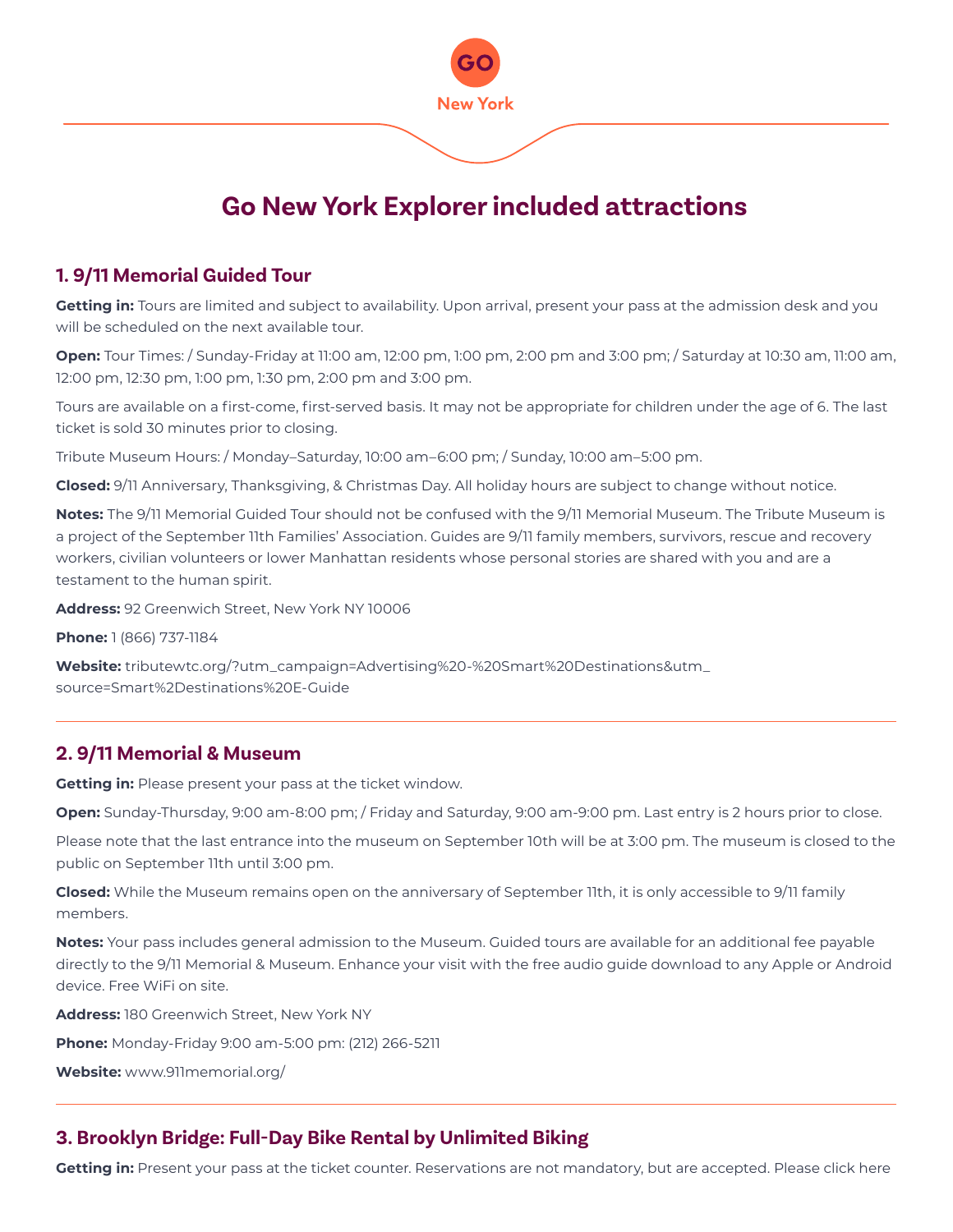to select the date and time of your reservation and choose the "Explorer Pass holder" option at check-out. You will need to enter your 12-digit pass number to secure your space.

**Open:** April 1-October 31: daily, 8:00 am-8:00 pm. / November 1-March 31: daily, 9:00 am-5:00 pm.

**Closed:** Open 365 days-a-year

**Notes:** Offer includes bike rental, helmet, and basket. Additional options, such as tandems and tag-a-longs, are available for an upgrade fee. You may swap your bike rental to rent roller blades instead at no extra charge.

**Included Extras:** All rentals include a color-coded map and chain lock, free of charge. As an added bonus, enjoy complimentary bike drop-off if your bike was originally rented at another Unlimited Biking location (a \$10 value).

**Address:** Unlimited Biking, 38 Park Row, New York NY 10038

**Phone:** (212) 465-0880

**Website:** www.brooklynbridgesightseeing.com

### **4.Brooklyn Bridge Sightseeing: 2-Hour Bike Tour**

**Getting in:** Present your pass at the ticket counter. Tours are first come, first served instore on the same day of the tour. Brooklyn Bridge Sightseeing will start taking in-store bookings one hour prior to the start of each tour for pass holders, until the tour is filled.

**Open:** April 1-October 31: daily at 9:00 am and 4:00 pm. / November 1-March 31: daily at 9:00 am.

**Closed:** Open 365 days-a-year

**Address:** Unlimited Biking, 38 Park Row, New York NY 10038

**Phone:** (212) 465-0880

**Website:** www.unlimitedbiking.com/New-York-Guided-Bike-Tours

## **5.Shearwater Classic Schooner: Daytime Statue Sail or City Lights Sail**

#### RESERVATIONS REQUIRED

**Getting in:** Please arrive 30 minutes prior to sail located at the North Cove Yacht Harbor in front of hte glass atrium of the winter garden at Brookfield Place (World Financial Center).

**Reservations:** Reservations may only be made online. A credit card pre-authorization is required to guarantee your reservation. Your card will not be charged if valid pass(es) are presented upon scheduled check-in. Reservations cannot be made by phone. To reserve, please the following link: www.manhattanbysail.com/ExplorerPass/Shearwater/

If you do not wish to provide credit card authorization, please arrive at the dockside service desk at least 30 minutes prior to departure to be admitted on a first-come-first-served basis.

**Open:** Daytime Statue Sail / April 27-October 31: Monday-Friday, 12:30 pm and 2:45 pm. City Lights Sail / June-October: Friday and Saturday at 9:30 pm.

**Closed:** November-mid-April. Additionally, sailings are unavailable on the following dates due to scheduled maintenance: April 30, May 14, June 4 and 25, July 16, and August 6 and 20, 2018.

**Notes:** Additional sailings are available for 50% off using code UPGRADE18 (excludes Lobster & Beer and Brunch sails).

**Address:** The Shearwater Classic Schooner departs from North Cove Marina at Brookfield Place (World Financial Center) in Lower Manhattan. New York NY

**Phone:** (718) 289-0004

**Website:** www.manhattanbysail.com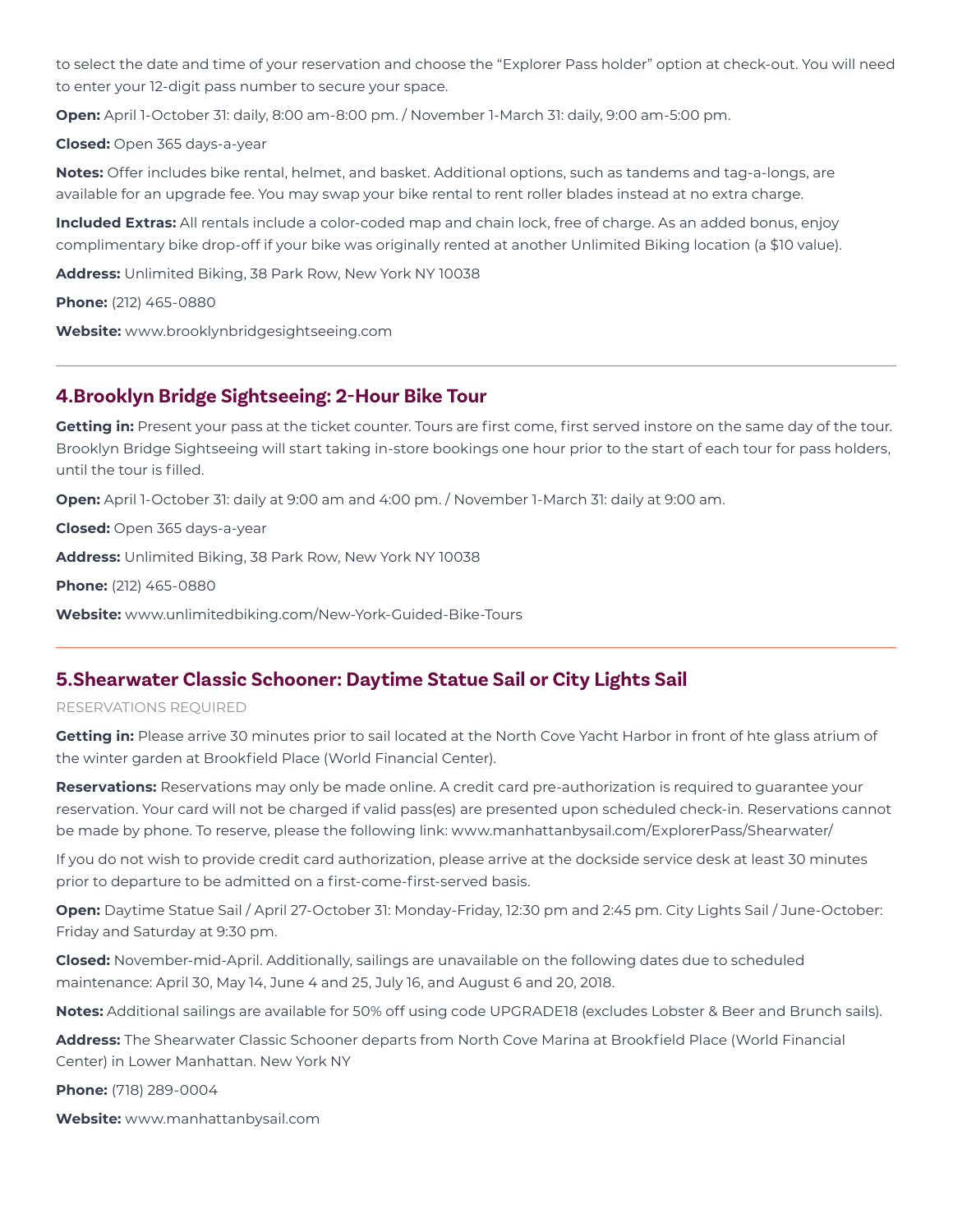## **6. The Whitney Museum of American Art**

**Getting in:** Present your pass at General Admission.

**Open:** Sunday, Monday and Wednesday, 10:30 am-6:00 pm; / Thursday, 10:30 am-6:00 pm; / Friday and Saturday, 10:30 am-10:00 pm

**Closed:** Tuesdays. May be closed during major U.S. holidays.

**Address:** 99 Ganesevoort Street, New York NY 10014

**Phone:** (212) 570-3600

**Website:** www.whitney.org

## **7. Statue by Night Cruise by Circle Line Downtown**

**Getting in:** Present your pass at any Circle Line ticket window to receive a boarding pass. Upon presentation, a time and date for the cruise must be selected. Please allow yourself at least 45-minutes for ample ticketing and boarding time.

**Open:** April 1–October 31 only: Daily at 7:00 pm.

**Notes:** Please be aware that this cruise does not stop at Liberty Island and allow you to disembark.

Download the FREE Circle Line Skyline Navigator app before your cruise for the best way to enhance your experience! The app translates your cruise content into any of seven languages. Choose to follow along via GPS or take your time discovering on your own. Get it from the Apple iTunes Store or the Google Play Store today.

**Address:** Pier 16, 89 South Street Seaport, New York NY 10038

**Phone:** (866) 960-2542

# **8. Ground Zero Museum Workshop: Hands-On 9/11 Tour**

### RESERVATIONS REQUIRED

**Getting in:** Reservations are recommended. Walk-ins always welcome. On the day of your visit, present your pass upon entry.

**Reservations:** For reservations, please call (212) 920-4264 and mention you are a Smart Destinations customer. Include your 12 digit pass code (located near the QR code on your pass), the # of guests in your party, name and cell phone number to the Museum reservationist. You may also reserve by email with same information at GroundZeroTICKET@aol.com and you will get an email confirmation. Walk-ins are accepted on a first-come first-serve basis. Museum is on West 14th Street and NOT at Ground Zero.

**Open:** Wednesday-Sunday, 11:00 am-3:00 pm

**Closed:** Mondays and Tuesdays, New Year's Day, Christmas Eve, Christmas Day, and Thanksgiving Day. All holiday hours are subject to change without notice.

**Notes:** BONUS! (1) FREE 5x7 Museum High-Def Mini-Print autographed personally by the Official Photographer at Ground Zero for the FDNY (Limit 1 per party).

For heightened security purposes in New York, all purses and bags must be checked at tour start or you will be denied entry. Tiny purses do not need to be checked. Please arrive only 5 minutes prior to tour time. The tour length is 1.5- 2 hours. Cameras are allowed, but videotaping is not. Phone calls are not allowed inside the Museum. Wheelchair accessible.

The Ground Zero Museum Workshop should not be confused with the 9/11 Memorial Museum. The Ground Zero Museum Workshop tour does not focus on the day of 9/11, but rather the 9-month "Recovery Period" when cameras were not allowed, making this collection so rare. You even have the ability to touch some of World Trade Center artifacts. Recently named one of TripAdvisor's Top 25 Museums in the United States.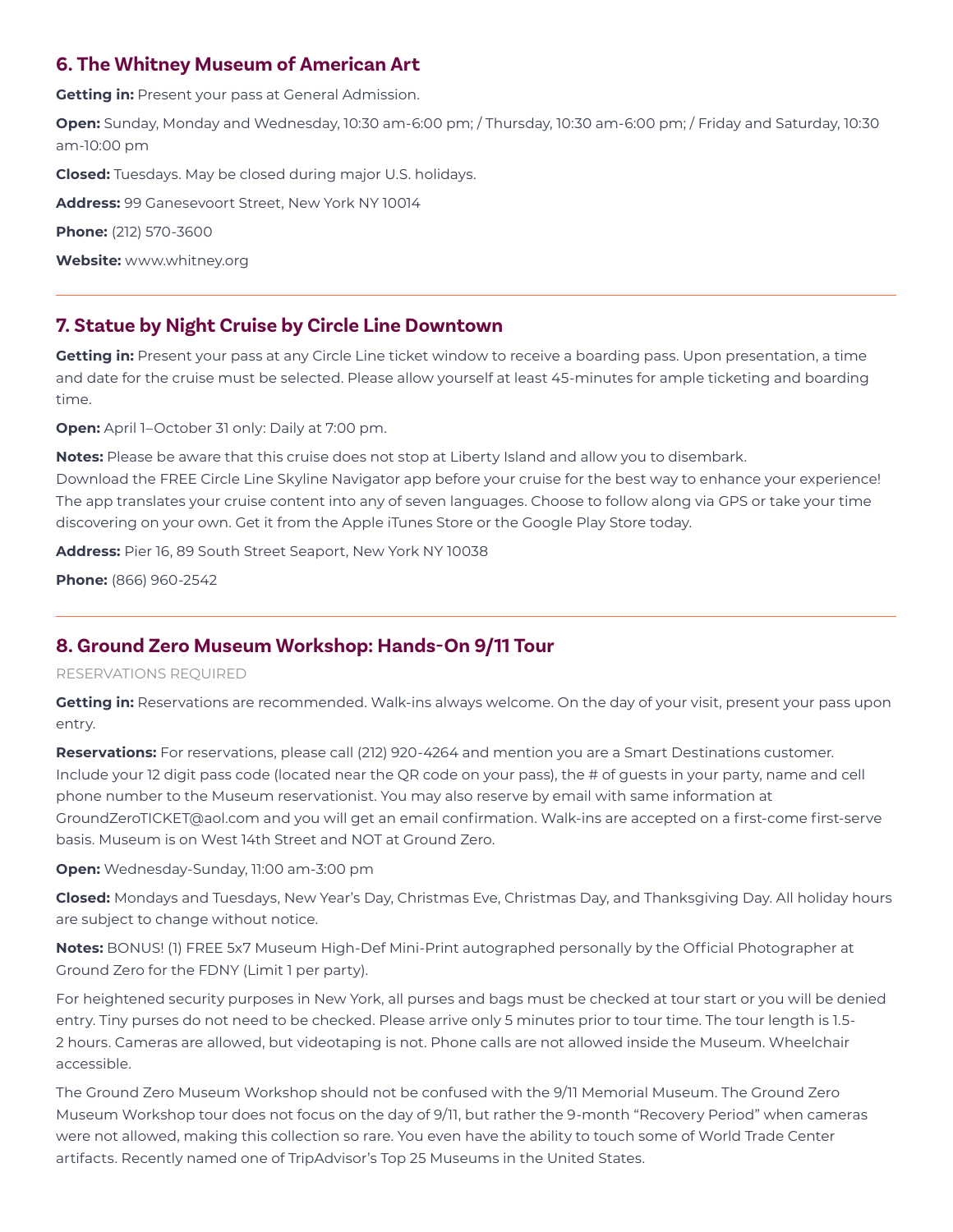**Address:** 420 West 14th Street between 9th Ave. and Washington Street, New York NY 10014

#### **Call for Tour Reservations:** (212) 920-4264

**Website:** www.groundzeromuseumworkshop.com

## **9. Clipper City Tall Ship: Daytime Statue Sail**

### RESERVATIONS REQUIRED

**Getting in:** Please arrive 30 minutes prior to sail and present your Pass to the dockside agent at Battery Park. the agent is located at Slip 2 at the south end of Battery Park, just west of the Staten Island Ferry terminal and Battery Gardens Restaurant.

**Reserve:** Reservations may only be made online. A credit card pre-authorization is required to guarantee your reservation. Your card will not be charged if valid pass(es) are presented upon scheduled check-in. Reservations cannot be made by phone. To reserve, please use the following link: www.manhattanbysail.com/ExplorerPass/ClipperCity/

If you do not wish to provide credit card authorization, please arrive at dockside service desk at least 30 minutes prior to departure to be admitted on a first-come-first-served basis.

**Open:** May 1-October 31: Daily at 12:00 pm, 1:30 pm, 3:30 pm, and 5:30 pm / Please note: weekend sails fill up very quickly. You may need to plan your sailing on an alternate day.

**Closed:** November-April. Additionally, sailings are unavailable on the following dates due to scheduled maintenance: May 7 and 15, June 2 and 18, July 9 and 30, August 14 and 27, 2018.

**Notes:** Additional sailings are available for 50% off using code UPGRADE18 (excludes Lobster & Beer and Brunch sails).

**Address:** South end of Battery Park in Lower, Manhattan just West of the Staten Island and Battery Gardens Restaurant Ferry terminal, NY

**Phone:** (718) 289-0004

**Website:** www.manhattanbysail.com

### **10. Downtown Liberty Express Cruise**

**Getting in:** Present your pass at any Circle Line ticket window to receive a boarding pass. Upon presentation, a time and date for the cruise must be selected. Please allow yourself at least 45-minutes for ample ticketing and boarding time.

**Open:** April 1–October 31: Daily at 10:00 am, 11:30 am, 12:45 pm, 2:30 pm, 3:45 pm, and 5:00 pm. November 1–December 31: Daily at 10:00 am, 11:30 am, 12:45 pm, 2:30 pm, and 3:45 pm. January 1–March 31: Thursday-Monday at 11:00 am, 12:30 pm, 2:00 pm, and 3:30 pm.

**Closed:** January 1-March 31, 2019.

**Notes:** Please be aware that this cruise does not stop at Liberty Island and allow you to disembark.

Download the FREE Circle Line Skyline Navigator app before your cruise for the best way to enhance your experience! The app translates your cruise content into any of seven languages. Choose to follow along via GPS or take your time discovering on your own. Get it from the Apple iTunes Store or the Google Play Store today.

**Address:** Pier 16, 89 South Street Seaport, New York NY 10038

**Phone:** (866) 960-2542

**Website:** www.circleline.com/cruises-and-schedules/downtownstatue-of-liberty-express/

## **11. Alternative Street Art Walking Tour of the Lower East Side**

RESERVATIONS REQUIRED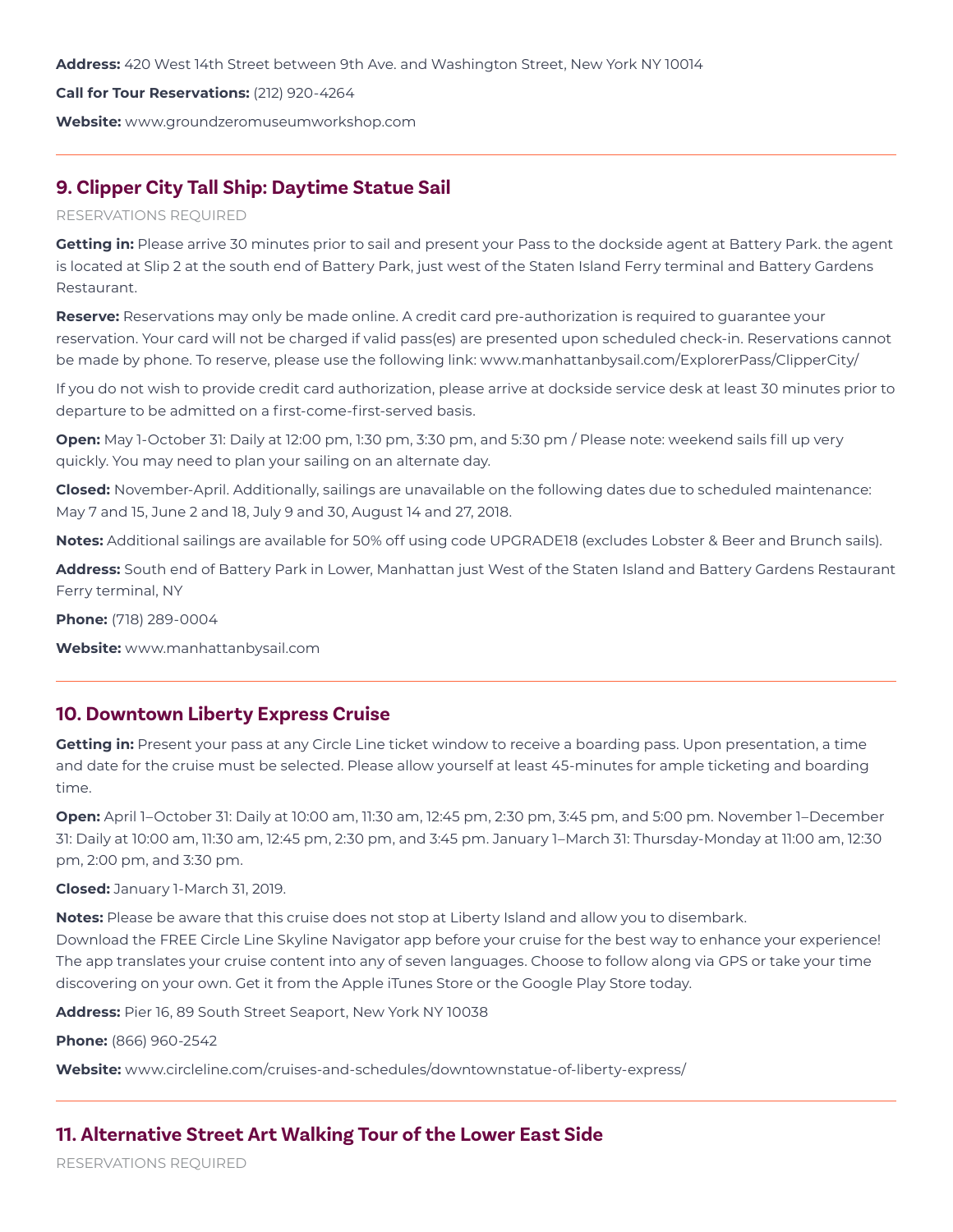**Getting in:** Present your pass to the tour guide for scanning.

**Reserve:** Advanced reservations are required. Please visit InsideOutTours.com and click the blue "Book Now" button.

Select the desired date of your tour. Select the drop-down option to reserve the tickets with your pass and proceed with the booking process. You will be asked to supply a credit card number to hold the reservation. Your credit card will only be charged if you do not show up for the tour or do not cancel within 48-hours of the tour start time.

**Open:** March 1-December 31: Thursday at 10:00 am.

**Closed:** January-February. Also, public holidays including New Year's Day, Martin Luther King Jr. Day, Memorial Day, July 4th, Labor Day, Thanksgiving Day, Black Friday, Christmas Eve and Christmas Day.

**Meeting Point:** In front of Katz's Delicatessen located at 205 E Houston Street, NY

### **Phone:** 1 (800) 258-7359

**Website:** insideouttours.com/tour-list/neighborhood-music-foodtours/alternative-new-york-street-art-tour-lower-eastside/

# **12. The Downtown Experience by THE RIDE**

### RESERVATIONS REQUIRED

**Getting in:** Arrive at the meeting point at least 15 minutes prior to departure. Present your pass to the tour guide upon boarding. Your pass must be valid on the day of the tour.

Alternatively, walk-up tickets may be available without a reservation within 24 hours of tour time. Please check in at the box office on the day you would like to take The DOWNTOWN EXPERIENCE to check availability.

### **Reserve Advanced reservations are required.**

- Please visit www.experiencetheride.com/explorerpass
- Select THE DOWNTOWN EXPERIENCE from the choice of tours
- Select your desired date and departure time from the list on the following page
- Select the number of tickets you'd like to book from the PEOPLE- Explorer Pass dropdown menu
- Enter your pass numbers in the fields provided (one pass per field, include hyphens) Enter your contact information (You will be asked to supply a credit card number to hold the reservation. Your credit card will only be charged if you do not show up for the tour or do not cancel within 24-hours of the tour start time. You must arrive 15 minutes early to the departure location to have your pass validated for boarding.)

**Open:** Available year-round. / Tour Hours: Daily, 11:00 am, 1:00 pm, and 3:00 pm

**Closed:** Tours will be canceled for severe weather or mechanical issues.

**Notes:** This tour is for guests 6 years and older and includes live entertainment and the use of virtual reality headsets. Keeping the VR headset is not included with admission.

Departs from Downtown. Please refer to your booking confirmation for exact location. NY

**Phone:** (212) 221-0853

**Website:** experiencetheride.com/sightseeing-attractions/downtown-experience/

## **13. Greenwich Village Walking Tour**

### RESERVATIONS REQUIRED

**Getting in:** Present your pass to the tour guide for scanning. Please arrive at least 10 minutes prior to tour departure.

### **Reserve: Advanced reservations are required.**

Please visit NewYorkTour1.com and click the green "Book Now" button.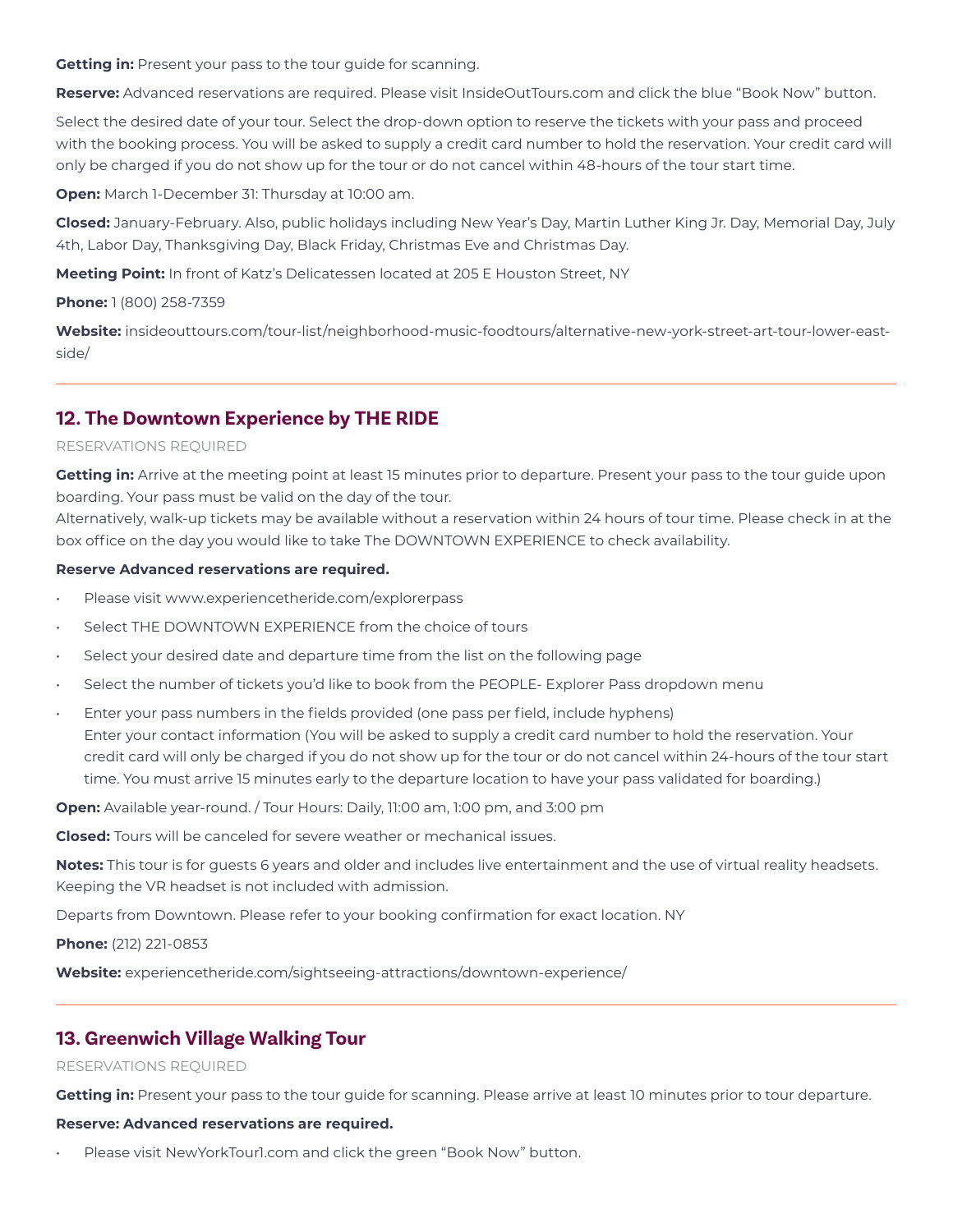- Select the desired date of your tour and click "Book".
- Select the option to "Reserve with a Pass" and proceed with the booking process.

You will be asked to supply a credit card number to hold the reservation. Your credit card will only be charged if you do not show up for the tour or do not cancel within 48-hours of the tour start time.

**Open:** Daily at 1:30 pm.

Notes: Student groups must contact New York Tour 1 directly for accommodation and will be charged a

group rate for the tour.

**Phone:** (646) 801-8692

**Meeting Point:** Southwest corner of Waverly Place & 6th Avenue. NY

## **14. Brooklyn Bridge and DUMBO Walking Tour**

#### RESERVATIONS REQUIRED

**Getting in:** Present your pass to the tour guide for scanning. Please arrive at least 10 minutes prior to tour departure.

**Reserve:** Reservations required. Please reserve your tour online here and click on BOOK NOW! Then select Brooklyn Bridge and DUMBO Neighborhood Tour >> BOOK. You will then select the date & time of your tour. Once you have selected a date and time you will fill in your name and pass number. Tours have limited capacity, you are advised to book in advance as tours sell out. Please arrive at least 15 minutes before tour departure at the tour meeting place place.

**Tour Departs:** The meeting place is located near the Brookyn Bridge (in front of the Tweed Court house, located at 52 Chambers Street between Broadway and Centre Street).

If you have questions or difficulty booking a tour, please email sales@insideouttours.com

**Open:** April-October: / English tours operate Monday-Saturday at 11:00 am. / Spanish tours operate Monday at 10:00 am. / Italian tours operate Friday at 10:00 am.

November and December: / English tours operate Monday, Wednesday, and Saturday at 11:00 am. / Spanish tours operate Monday at 10:00 am / Italian tours operate Friday at 10: 00 am.

January and February: / English tours operate Wednesdays and Saturdays at 11:00 am.

March: / English tours operate Monday, Wednesday, and Saturday at 11:00 am. / Spanish tours operate Monday at 10:00 am.

**Closed:** Thanksgiving Day, Black Friday, Christmas Eve, Christmas Day, New Year's Day, July 4th, and Labor Day

**Notes:** The Brooklyn Bridge and DUMBO Tour is 2.5 hours. Approximately 1.5 miles is walked. This tour is not wheelchair-accessible.

**Address:** 52 Chambers Street (between Broadway and Centre Street) Tour meets in front of the Tweed Courthouse, New York New York 10007

**Phone:** (800) 258-7359

**Website:** www.insideouttours.com/wordpress/brooklyn-bridgeand-dumbo-3/

## **15. City Rambler Walk Through History Tour**

### RESERVATIONS REQUIRED

**Getting in:** Present your mobile or printed voucher to City Rambler supervisor upon arrival. ID may be requested at time of check in.

**Reserve:** Go to www.CityRamblerNYC.com

Choose your date and time. Select Explorer Pass ticket type and enter quantity of attendees. Enter your information.

Confirmation will be sent via email provided.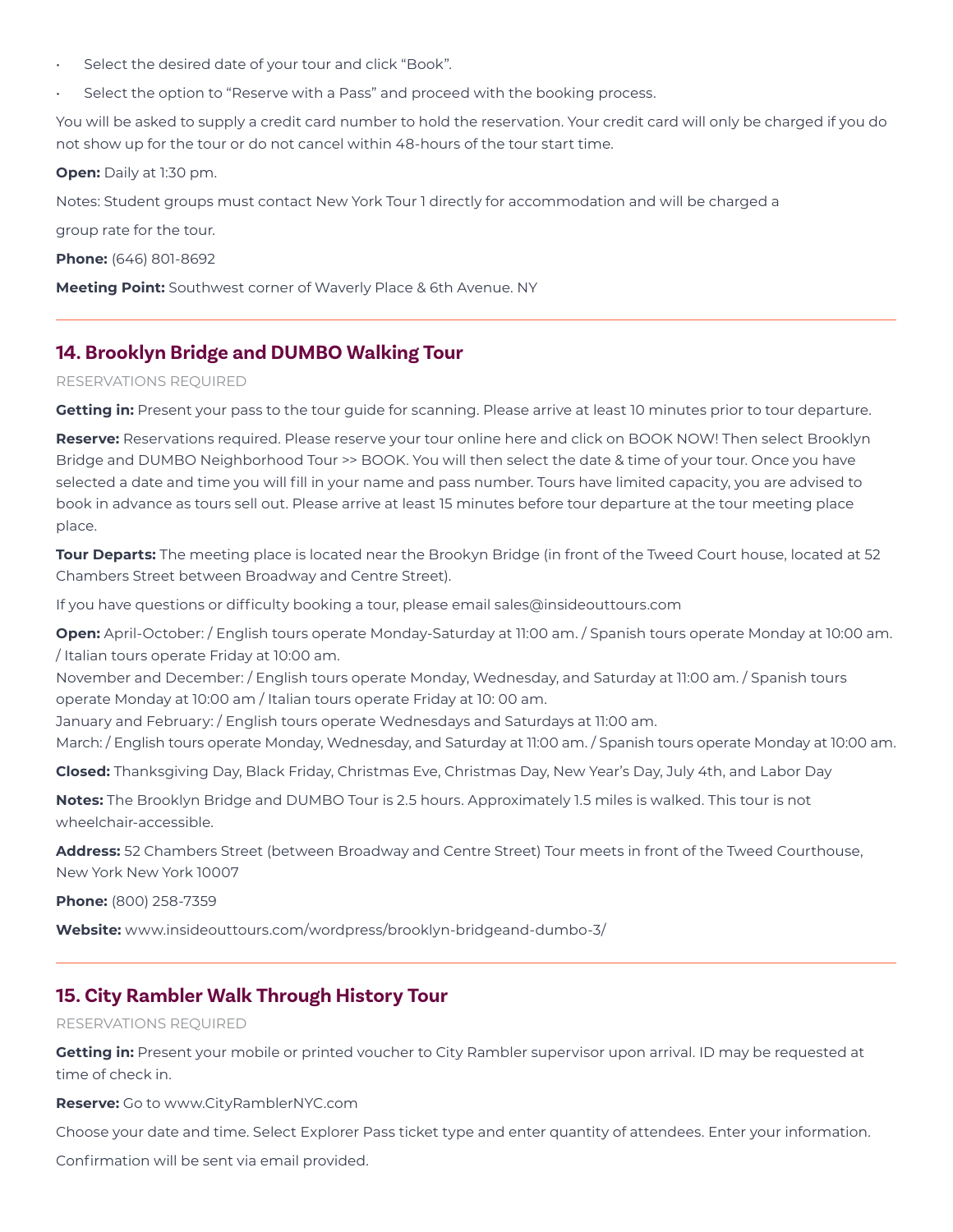**Open:** April-October: Daily departures at 9:30 am, 11:00 am, and 12:30 pm. / November- March: Daily departures at 9:30 am and 11:00 am.

**Notes:** Tour operates rain or shine; dress weather appropriate. Comfortable footwear recommended.

**Meeting Point:** 2 Wall Street (TD Bank), The Northeast corner of Broadway and Wall Street, across from Trinity Church. New York

**Phone:** (646) 992-4276

**Website:** cityramblernyc.com/

### **16. SoHo – Little Italy – Chinatown Neighborhood Walking Tour**

#### RESERVATIONS REQUIRED

**Getting in:** Present your pass to the tour guide for scanning. Please arrive at least 10 minutes prior to tour departure.

**Reserve:** Advanced reservations are required. Please visit NewYorkTour1.com and click the green "Book Now" button. Select the desired date of your tour and click "Book". Select the option to "Reserve with a Pass" and proceed with the booking process. You will be asked to supply a credit card number to hold the reservation. Your credit card will only be charged if you do not show up for the tour or do not cancel within 48-hours of the tour start time.

**Open:** Daily at 12:00 noon.

**Notes:** Student groups must contact New York Tour 1 directly for accommodation and will be charged a group rate for the tour.

**Meeting Point:** Southwest corner of Spring St & 6th Ave (in SoHo Square Plaza), New York

**Phone:** (646) 801-8692

**Website:** www.newyorktour1.com/neighborhood-tours/soholittle-italy-chinatown-tour

### **17. Secrets of Downtown Walking Tour**

#### RESERVATIONS REQUIRED

**Getting in:** Present your pass to the tour guide for scanning.

**Reserve:** Advanced reservations are required. Please visit WallStreetWalks.com and click the orange "Book Now" button. Select the desired date of your tour and click "Book". Select the drop-down option to reserve the tickets with your New York City Explorer Pass and proceed with the booking process. You will be asked to supply a credit card number to hold the reservation. Your credit card will only be charged if you do not show up for the tour or do not cancel within 48-hours of the tour start time.

**Open:** April-October: Daily at 10:00 am / November-March: Weekends only at 10:00 am

**Notes:** Student groups must contact Wall Street Walks directly for accommodation and will be charged a group rate for the tour.

**Meeting Point:** Bowling Green, next to the Downtown Alliance Information Kiosk (located at Broadway & Whitehall Street.), New York

**Phone:** (212) 666-0175

**Website:** wallstreetwalks.com/tours/secrets-of-lower-manhattan/

### **18. Hamilton Happy Hour Tour**

RESERVATIONS REQUIRED

**Getting in:** Arrive at the meeting location of the tour at least 15 minutes prior to departure. Present your pass to the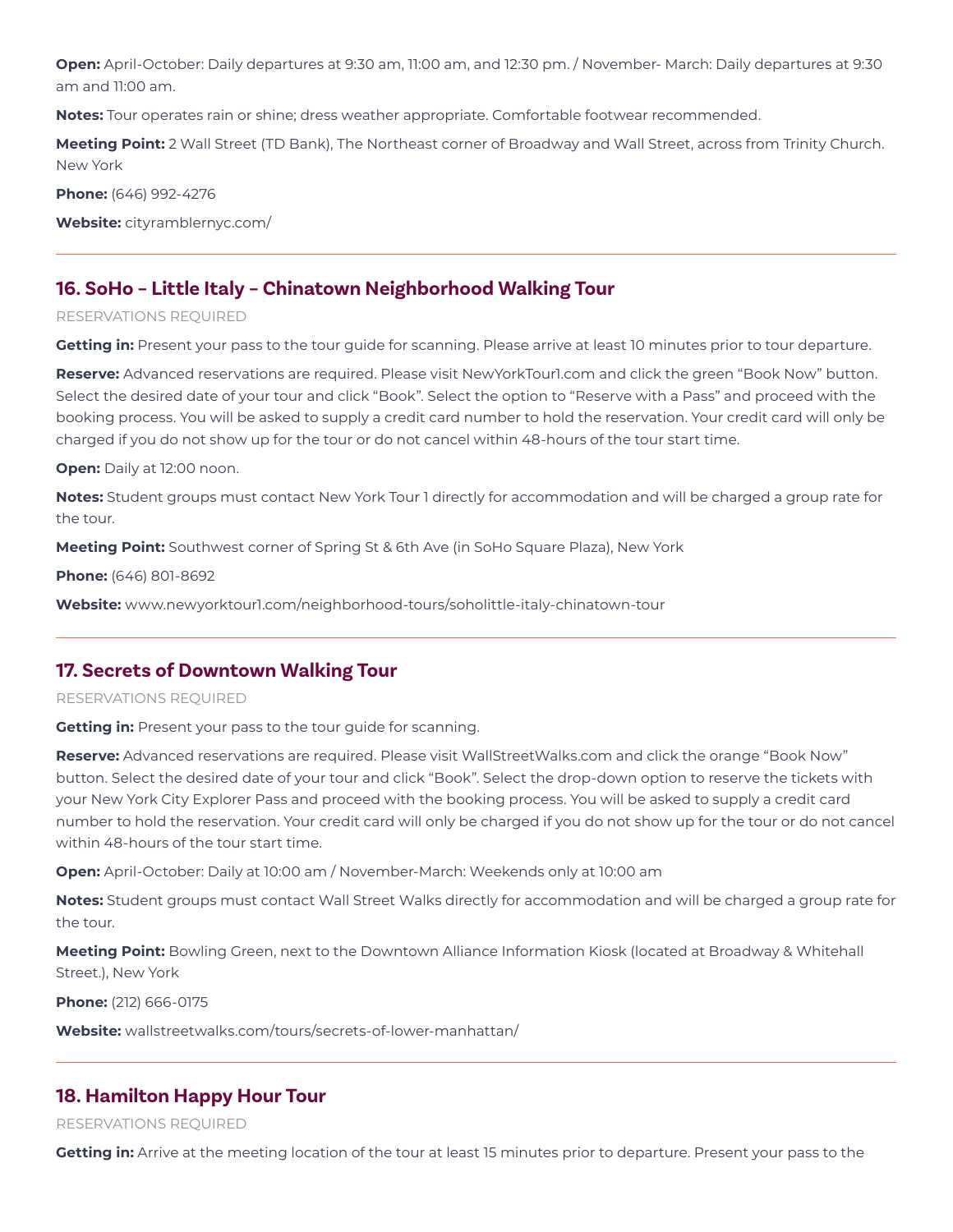tour guide for scanning.

**Reserve: Reservations are required.** Please reserve your spot(s) in advance by:

- Visiting UrbanOyster.com
- Click the orange button that allows you to "Reserve Your Tour With Your Pass"
- Select your desired tour date
- Select the number of tickets equivalent to the number of passes you have Select the option to enter a promo or discount code. When you enter the discount code EXPLORERPASSNYC the price will drop to \$0. (You will be required to enter a credit card to hold your reservation, but the card will only be charged if you do not show up for the tour. So be sure to cancel if your plans change.)

**Open:** Daily at 3:00 pm (year-round).

**Closed:** New Year's Day, July 4th, Thanksgiving, Christmas Eve, Christmas Day and New Year's Eve.

**Notes:** Food, drink, and gratuity for the guide are not included. This tour is family-friendly.

**Tour meets:** in front of Trinity Church located at 75 Broadway, New York, NY, New York

**Phone:** (347) 878-8444

**Website:** www.urbanadventures.com/new-york-tour-hamiltonhappy-hour

### **19. Secrets of the Statue of Liberty and Ellis Island: Walking Tour**

#### RESERVATIONS REQUIRED

**Getting in:** Once you have made your reservation, arrive at the meeting location at least 15 minutes prior to tour departure. Please present your pass to the tour guide for scanning.

**Reserve:** Reservations are required.

- Visit www.insideouttours.com and select the Secrets of the Statue of Liberty and Ellis Island: Walking Tour. Then click on BOOK NOW.
- Select the date and time of your desired tour.
- Once you have selected a date and time, you will fill in your name and pass number. Pass numbers are located near the QR code on your pass.

If you have questions or difficulty booking a tour, please email sales@insideouttours.com.

**Open:** January and February: Monday, Wednesday, and Saturday at 9:30 am (arrive by 9:15 am). / March-December: Daily at 9:30 am (arrive by 9:15 am).

**Closed:** Public holidays including Martin Luther King Jr. Day, Memorial Day, July 4th, Labor Day, Thanksgiving Day, Black Friday, Christmas Eve, Christmas Day, and New Year's Day.

**Notes:** Important: This tour does not include the ferry ticket to the Statue of Liberty and Ellis Island, which must be purchased separately.

Tours have limited capacity, so book in advance for the most availability. Your pass must be valid on the day of the tour.

**Meeting Location:** Castle Clinton in Battery Park, New York

**Phone:** 1 (800) 258-7359

**Website:** insideouttours.com/

### **20. Wall Street Walking Tour**

#### RESERVATIONS REQUIRED

Getting in: Present your pass to the tour quide for scanning. Please arrive at least 10 minutes prior to your tour.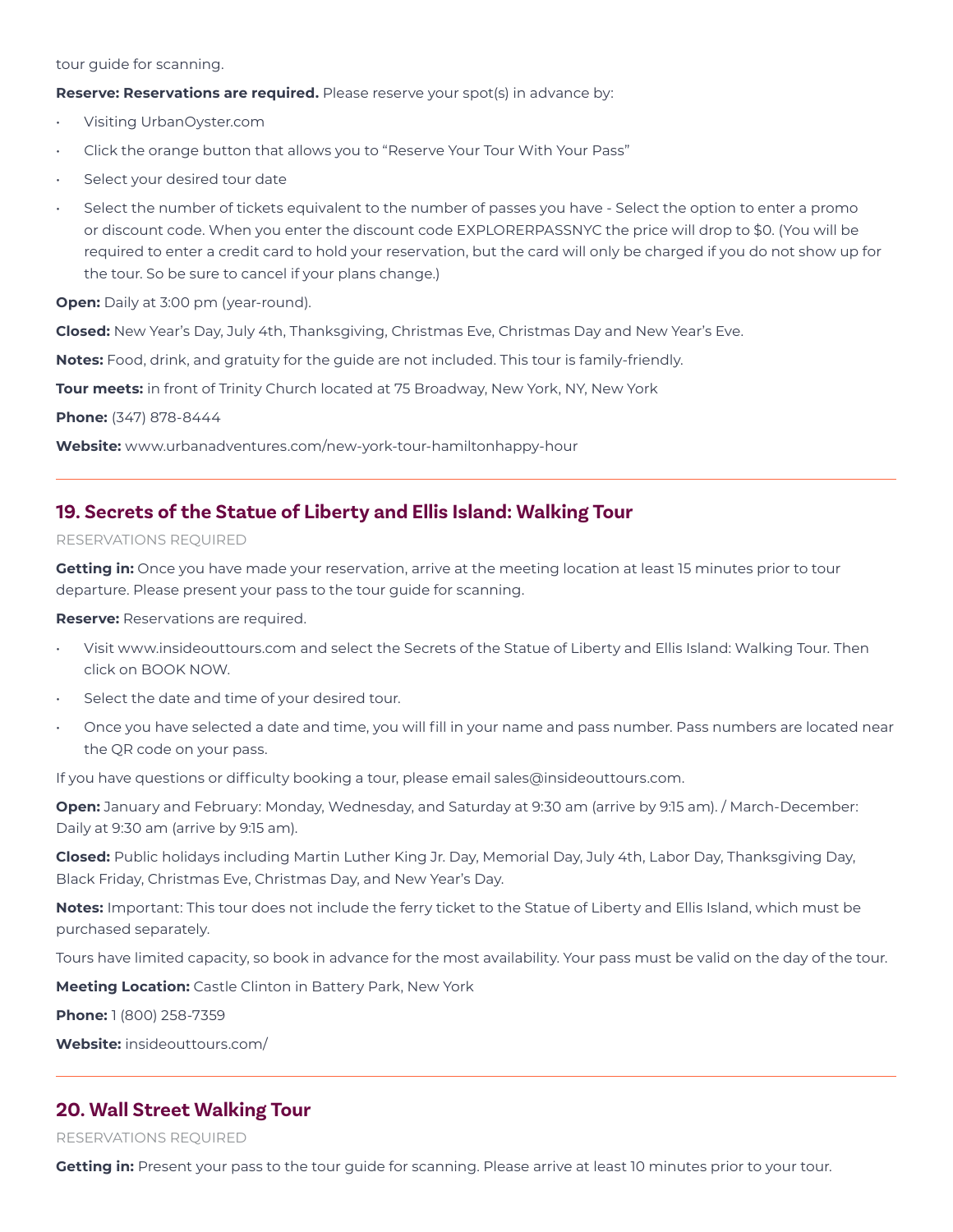#### **Reserve: Advanced reservations are required.**

- Please visit WallStreetWalks.com and click the orange "Book Now" button.
- Select the desired date of your tour and click "Book".
- Select the drop-down option to reserve the tickets with your New York City Explorer Pass and proceed with the booking process.

You will be asked to supply a credit card number to hold the reservation. Your credit card will only be charged if you do not show up for the tour or do not cancel within 48-hours of the tour start time.

**Open:** Monday-Friday at 11:00 am and 2:00 pm. / \*January-March, only at 11:00 am.

**Meeting Point:** Across the street from 57 Wall Street (meet in the Atrium.), New York

**Phone:** (212) 666-0175

**Website:** wallstreetwalks.com/tours/wall-street/

# **21. Catacombs by Candlelight Tour**

**Getting in:** Show your pass at the ticket kiosk located outside 32 Prince Street (between Mott & Mulberry Streets). During inclement weather, the ticket kiosk may move inside the building.

**Open:** Daily tours at 11:00 am, 1:00 pm and 3:00 pm. / (Ticket kiosk is open daily, 10:00 am-4:00 pm).

**Closed:** All major U.S. holidays.

**Notes:** The tour of the Catacombs takes place in the undercroft of the Basilica of St. Patrick's Old Cathedral, which is an active parish. Since the catacombs is active for burial, there may occasionally be a funeral, interment, or someone paying respects. The tour may be adjusted around such events.

**Address:** 32 Prince Street (between Mott & MulberryStreets), New York NY

**Phone:** (212) 300-7683

**Website:** tommysnewyork.com/booking/

# **22. New York Water Taxi: All-Day Access Pass**

**Getting in:** Present your pass at the New York Water Taxi/Circle Line ticket desk located at Pier 11 (just south of South Street Seaport) or Pier 83 (at 42nd Street & 12th Avenue) to receive your boarding ticket.

**Open:** Please note: New York Water Taxi will not operate on Tuesday and Wednesday from January 1-March 31, 2019 Departures from 10:00 am–5:30 pm. Last stop at Pier 11 at 6:10 pm.

**Closed:** Christmas Day. All holiday hours are subject to change without notice.

**Notes:** Please be aware that this guided tour does not stop at Liberty Island.

**Address:** Pier 11: Slip A is located at the first slip on the left side of the pier. The ticket booth is right next to the ship.

Pier 83: West 42nd Street & 12th Avenue (Hudson River), NY

**Phone:** (212) 742-1969

**Website:** www.nywatertaxi.com/

# **23. High Line – Chelsea – Meatpacking District Neighborhood Walking Tour**

### RESERVATIONS REQUIRED

**Getting in:** Present your pass to the tour guide for scanning. Please arrive at least 10 minutes prior to tour departure.

**Reserve:** Advanced reservations are required.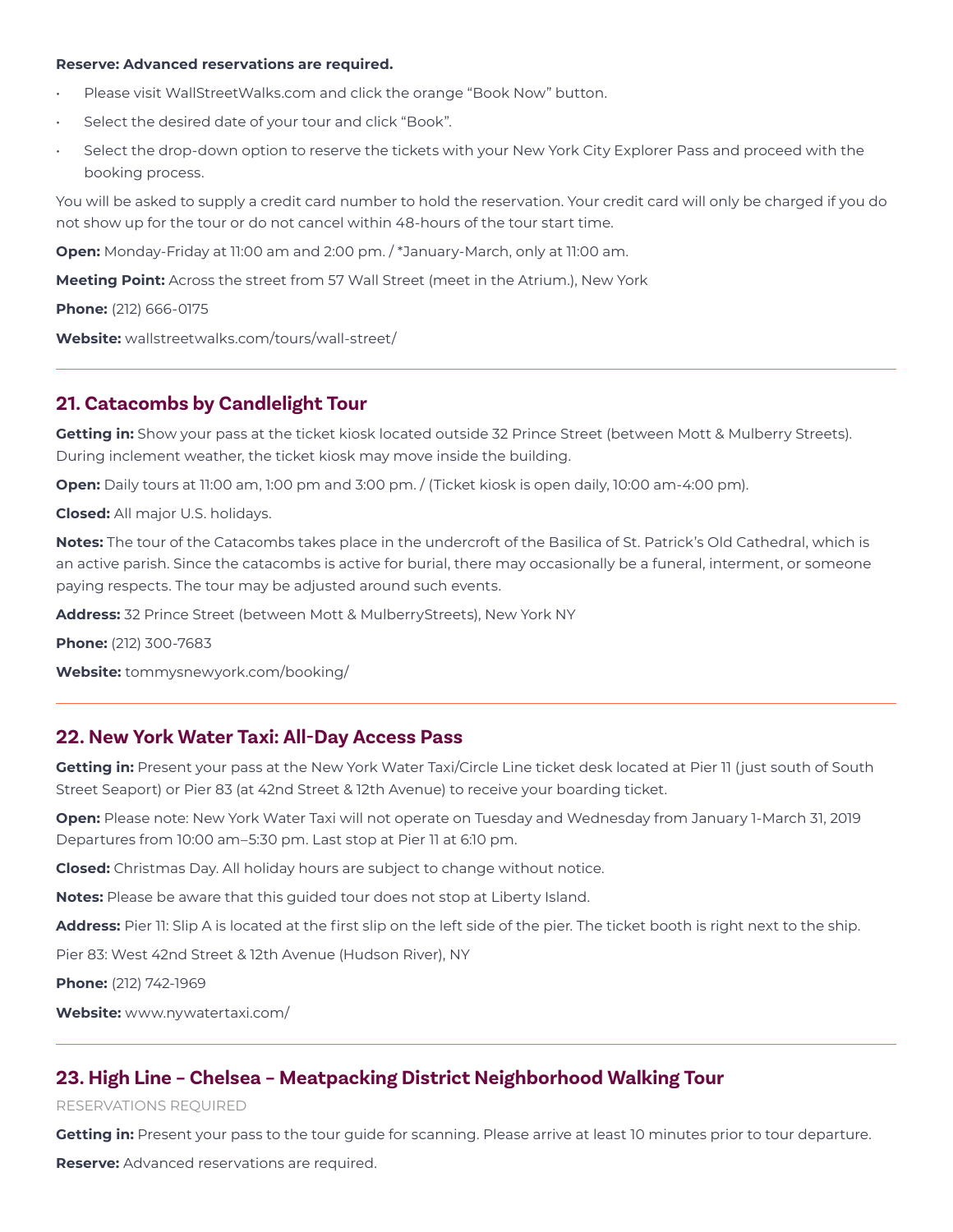- Please visit NewYorkTour1.com and click the green "Book Now" button.
- Select the desired date of your tour and click "Book".
- Select the option to "Reserve with a Pass" and proceed with the booking process.

You will be asked to supply a credit card number to hold the reservation. Your credit card will only be charged if you do not show up for the tour or do not cancel within 48-hours of the tour start time.

### **Open:** Daily at 9:30 am.

**Notes:** Student groups must contact New York Tour 1 directly for accommodation and will be charged a group rate for the tour.

**Meeting Place:** in front of Chelsea Market at 15th St & 9th Ave, NY

**Phone:** (646) 801-8692

**Website:** www.newyorktour1.com/neighborhood-tours/high-linechelsea-meatpacking-tour

## **24. NYC Slavery & Underground Railroad Walking Tour**

### RESERVATIONS REQUIRED

**Getting in:** After making an advance reservation, your tour guide will meet you in front of the Museum of the American Indian, located at 1 Bowling Green, New York, NY 10004. Present your Pass to your tour guide for scanning.

**Reserve:** Advanced reservations are required.

- Visit InsideOutTours.com and click the blue "Book Now" button.
- Select the desired date of your tour.
- Select the drop-down option to reserve the tickets with your New York City Explorer Pass and proceed with the booking process.

You will be asked to supply a credit card number to hold the reservation. Your credit card will only be charged if you do not show up for the tour or do not cancel within 48-hours of the tour start time.

**Open:** April 1-October 31: Wednesday, Friday, and Saturday at 1:00 pm. / November 1-March 31: Saturday at 1:00 pm. Closed: Public holidays including New Year's Day, Martin Luther King Jr. Day, Memorial Day, July 4th, Labor Day, Thanksgiving Day, Black Friday, Christmas Eve and Christmas Day.

**Meeting Point:** National Museum of the American Indian

1 Bowling Green, New York NY 10004

**Phone:** 1 (800) 258-7359

**Website:** insideouttours.com/tour-list/neighborhood-music-foodtours/nyc-slavery-underground-railroad-tour/

## **25. Statue of Liberty & Ellis Island Immigration Museum - Ferry Ticket**

**Getting in:** There are two departure points to choose from: Battery Park in Manhattan OR Liberty State Park in New Jersey. Present your Pass at the Statue Cruises ticket counters inside Castle Clinton at Battery Park or at Liberty State Park where you will receive a boarding ticket for entry.

**Open:** Schedule changes regularly, but generally operates from 8:30 am–4:00 pm with regular departures from Battery Park and Liberty State Park. Please check www.statuecruises.com for the most up-to-date schedule.

### **Closed:** Christmas Day

**Notes:** Important: Please pick up your boarding pass prior to getting on the ferry. You will also need to enter through a security checkpoint before boarding the ferry, but do not get into this security line without first retrieving your ferry ticket. Once you have your ticket, expect to pass through airport-level security and be prepared for a long wait. We suggest arriving early in the morning. Allow at least 2 hours to visit one island and 4 hours to visit both islands.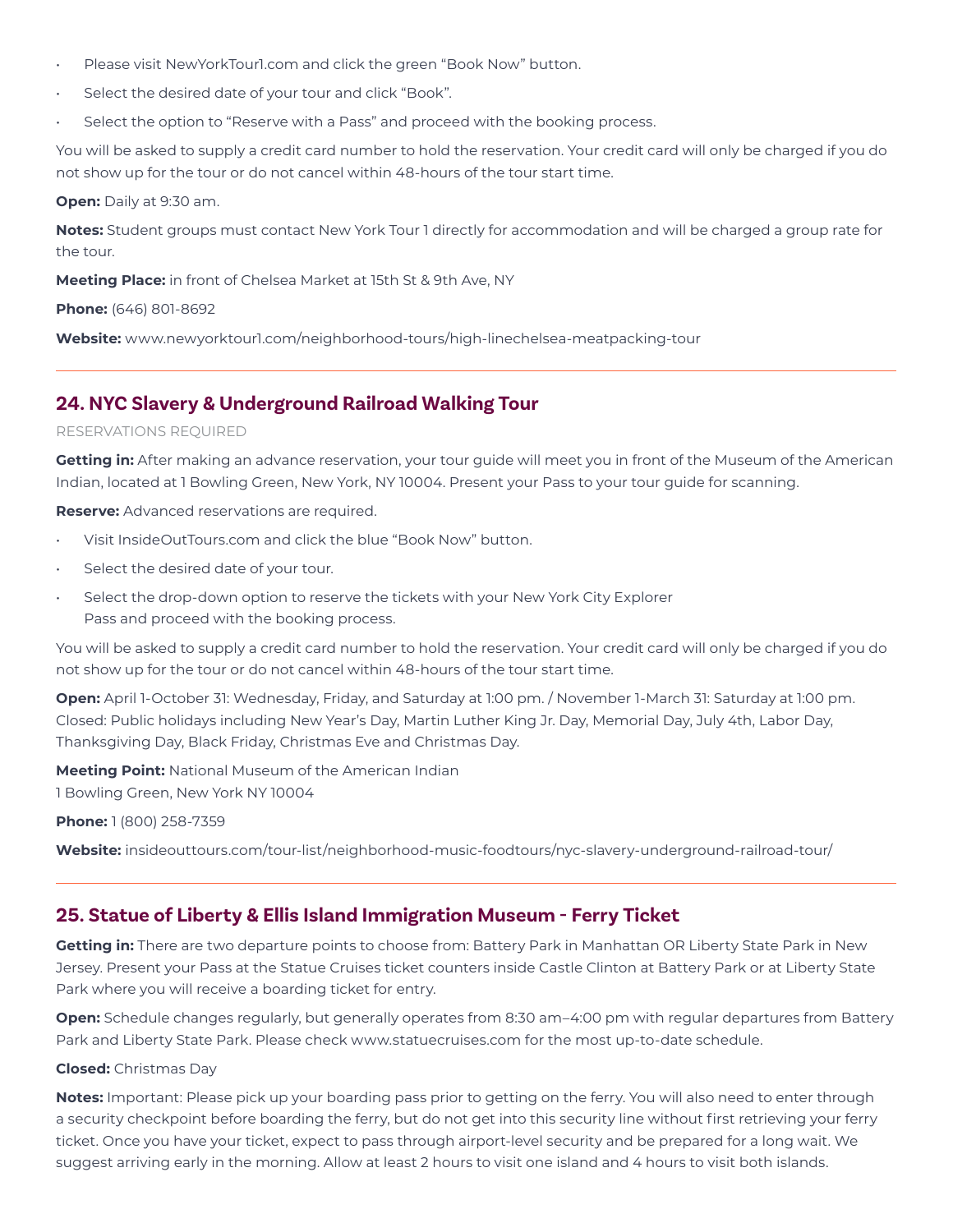Explorer Pass provides you access only to the island. Tickets to the Statue's "Pedestal" and "Crown" require an advance reservation for a fee and space is limited. Pedestal and Crown tickets are not available with your Explorer Pass.

**Please note:** Children under 4 are admitted for free.

**Address:** Castle Clinton at Battery Park (Lower Manhattan) OR Liberty State Park

1 Audrey Zapp Drive, NJ

**Phone:** (877) 523-9849

**Website:** www.statuecruises.com/

## **26. Hop-On Hop-Off Big Bus New York: Classic 1-Day Tour**

**Getting in:** Easy boarding! Look for a Big Bus agent at any of the stops below to have your pass scanned and a boarding ticket issued. You must have a boarding ticket prior to boarding the bus. Big Bus agents are dressed in a burgundy jacket on colder days and a white or burgundy polo with the Big Bus logo on warmer days.

- W 42nd Street and Broadway
- Empire State Building: 5th Avenue and 32nd Street
- Brooklyn Bridge/City Hall: Park Row & Beekman
- Battery Park: State Street between Battery Place and Bridge Street
- M&M's World: 7th Avenue and W 48th Street
- W 42nd Street and 8th Avenue

**Open:** Daily and frequent departures. / Explore Uptown Loop: 8:00 am-6:00 pm. / Explore Downtown Loop: 8:00 am 6:00 pm. / (Hours may be extended during peak season. Please check with your tour guide upon boarding.)

**Please note:** you must arrive at least 30 minutes prior to the last departure.

**Closed:** Morning of New Year's Day, morning of Thanksgiving Day, afternoon of July 4th, and afternoon of New Year's Eve. All holidays and hours are subject to change. Please check with Big Bus.

**Notes:** Ticket valid only for the Uptown and Downtown loops. Live commentary is provided in English by a Big Bus tour guide. Recorded commentary is available in 10 languages.

**Address:** Ticket Booth inside Madame Tussauds, 234 W 42nd Street, New York NY 10036

**Phone:** (212) 685-8687

**Website:** www.bigbustours.com/en/new-york/1-day-new-yorktour-ticket/

### **23a. Central Park Bike Rental: Full Day**

**Getting in:** Present your pass at the ticket counter. Reservations are not mandatory, but are accepted. Please click here to select the date and time of your reservation and choose the "Explorer Pass holder" option at check-out. You will need to enter your 12-digit Pass number to secure your space.

**Open:** April 1-October 31: daily, 8:00 am-8:00 pm. / November 1-March 31: daily, 9:00 am-5:00 pm.

**Notes:** All rentals include a free helmet, lock, and basket. As an added bonus, enjoy complimentary bike drop off if your bike was originally rented at another Unlimited Biking location (a \$10 value). Tandems and tagalongs are available for an upgrade fee. You may swap your bike rental to rent roller blades instead at no extra charge. Upgrade your rental to include a picnic lunch for \$15 (\$20 retail).

**Address:** Two locations available for Unlimited Biking:

56 W 56th Street (between 5th and 6th Avenues) OR 346 W 57th street (between 8th and 9th Avenues), New York NY

**Phone:** (212) 975-0785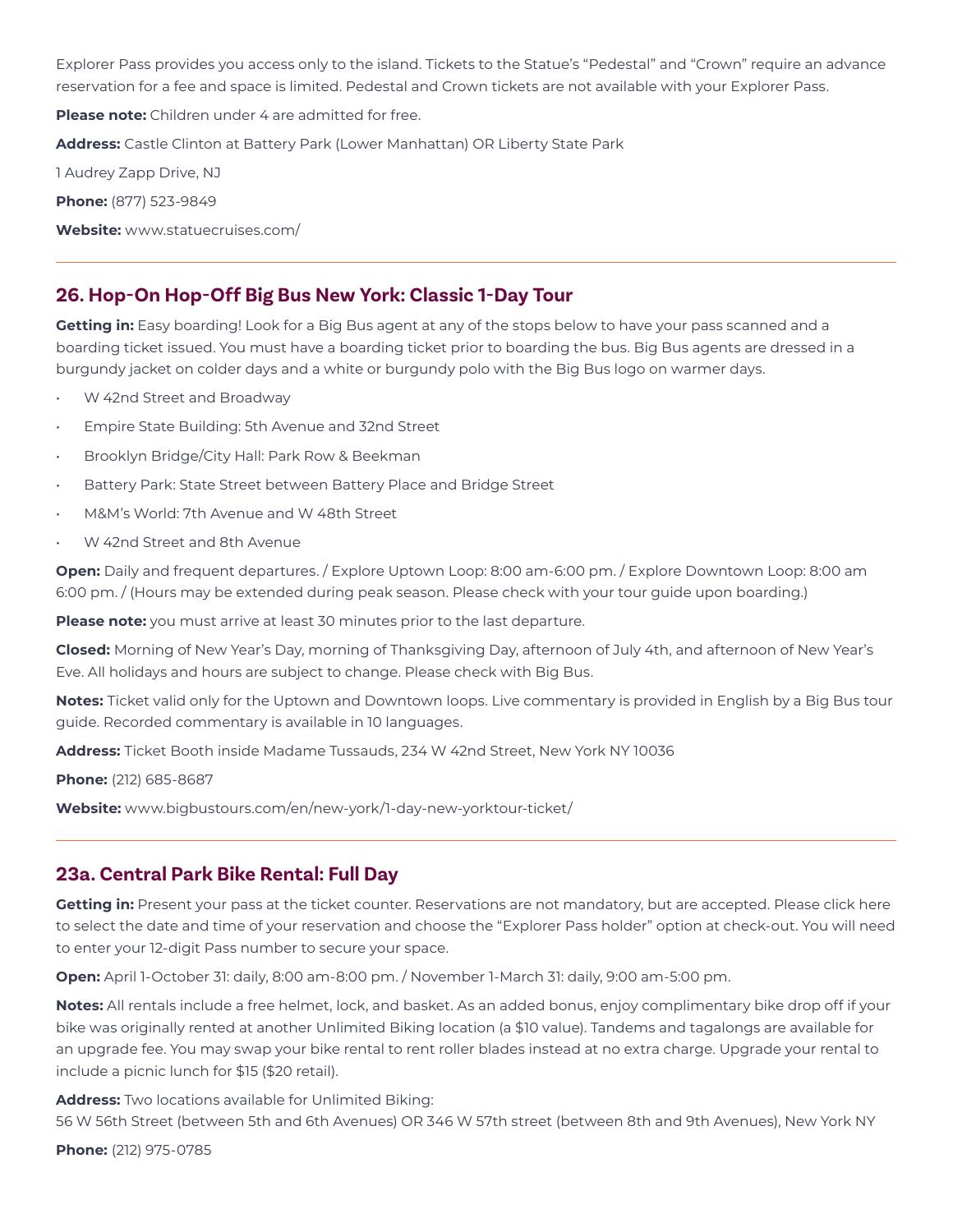### **28. Gulliver's Gate**

**Getting in:** Present your pass at the admissions counter for entry.

**Open:** Daily, 10:00 am-8:00 pm. Last entry at 7:00 pm.

**Closed:** Open 365 days-a-year.

**Notes:** Tickets include general admission, a souvenir key that allows guests to interact with the models, and a complimentary 3D scan that can be used to make miniature versions of visitors.

**Address:** 216 W 44th St (between 7th & 8th Ave), NY

**Phone:** (646) 585-4291

**Website:** www.gulliversgate.com/

### **29. Radio City Stage Door Tour®**

**Getting in:** Please present your pass at the Radio City Sweets & Gifts shop located on 6th Avenue between 50th and 51st Streets and enter the tour through the box office lobby on 51st Street and 6th Avenue. Please note the pass redemption location and entrance are relocated to 51st street between 5th and 6th Avenues (closer to 6th) in November and December.

**Tips for Visitors:** Tours are offered on a first come, first served basis. During busy season (March-May; Nov- Dec), we highly recommend making a reservation at the tour desk 24 hours in advance. The tour entrance moves to 51st street between 5th and 6th Avenues (closer to 6th) in November and December.

**Open:** Tours run daily from 9:30 am-5:00 pm, departing approximately every half hour.

**Closed:** Tour schedule is subject to change without notice. Please check website for most up-to-date schedule.

**Notes:** Tour is led by an English-speaking tour guide. Follow-along documents are available in six (6) different languages (upon request). There may be limited access to the seating area inside the Music Hall as well as the Hydraulics area when an event is in progress. Tour content is subject to change without notice. Tour is offered on a first come, first served basis. Children under the age of 5 are free.

**Address:** 1260 Avenue of the Americas (6th Ave) (50th Street entrance), New York NY 10020

**Phone:** (212) 247-4777

**Website:** www.radiocity.com/tours.html

### **30. National Geographic Encounter: Ocean Odyssey**

**Getting in:** Present your pass at the Box Office located at the bottom of the escalator. You will receive a ticket for the next available entry time.

**Open:** Sunday-Thursday, 10:00 am-9:00 pm; / Friday and Saturday, 10:00 am-10:00 pm. / Last ticket sold one hour prior to closing. / (May occasionally be closed for private events or technology installations.)

**Closed:** October 17th and December 7th.

**Notes:** All tickets have a reserved entry time. When you arrive, you will receive admission from your pass for the next available entry time. This is a walk-through experience and lasts approximately 90 minutes.

**Address:** 226 W 44th Street (between 7th & 8th Avenues), (Take the escalator down to the box office), New York NY

**Phone:** (646) 308-1337

**Website:** natgeoencounter.com/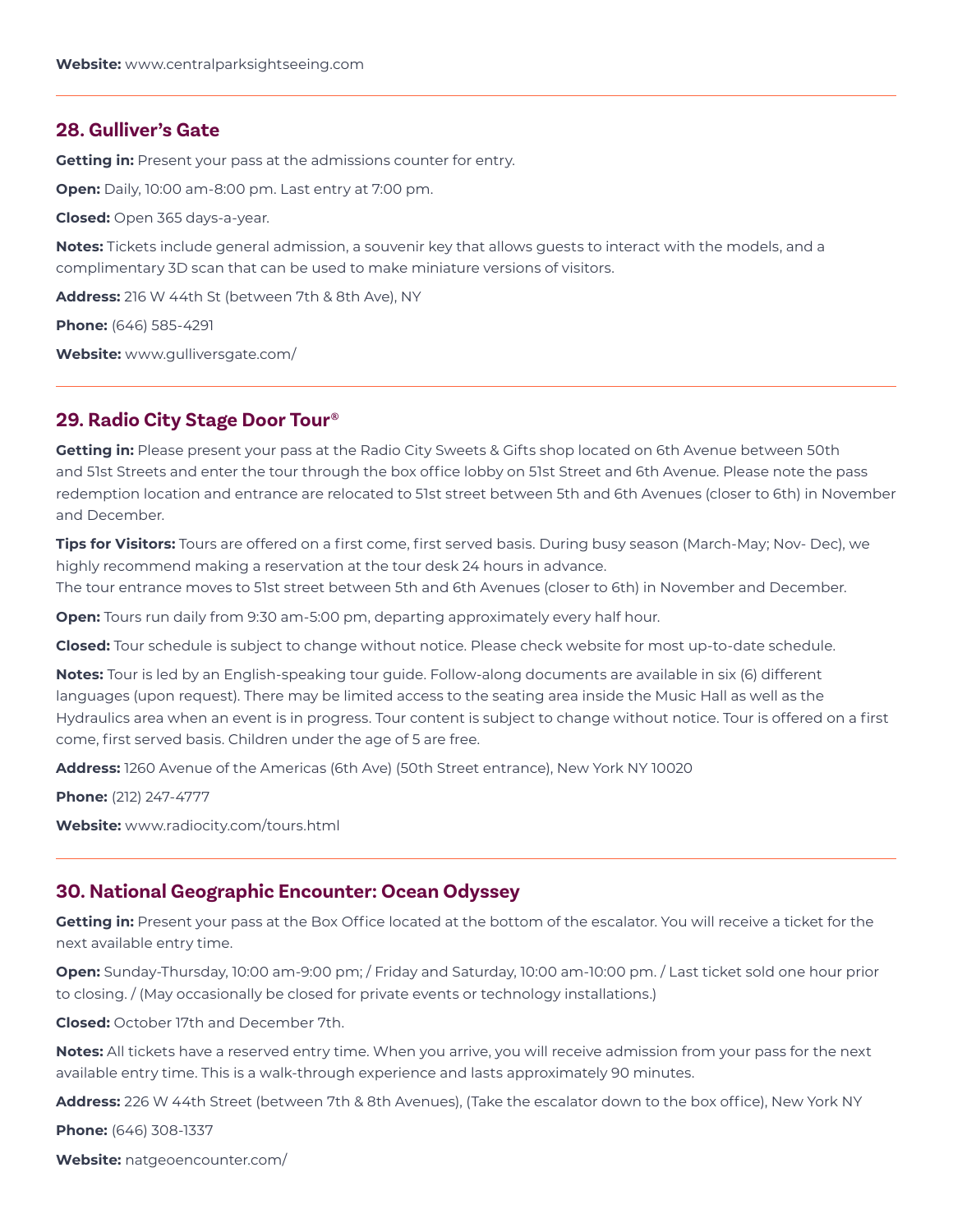### **31. Museum of Sex**

**Getting in:** Present your pass at the admission counter for entry.

**Open:** Sunday-Thursday, 10:30 am-10:00 pm (last entry to the Museum is 9:00 pm); / Friday-Saturday, 10:30 am-11:00 pm (last entry to the Museum is 10:00 pm)

**Closed:** Thanksgiving Day and Christmas Day.

**Notes:** Please note that no patrons under the age of 18 are allowed at the museum. Adults-only attraction.

**Address:** 233 Fifth Avenue at 27th Street, New York NY 10016

**Phone:** (212) 689-6337

**Website:** www.museumofsex.com

### **32. Madame Tussauds New York**

**Getting in:** Present your pass at the VIP Access Line for expedited entry. Your pass includes a Silver Ticket, valid for general admission.

**Open:** Sunday-Thursday, 10:00 am-8:00 pm; / Friday and Saturday, 10:00 am-10:00 pm. / \*\*Pass holders may enter 1 hour ahead of the general public starting at 9:00 am.

**Closed:** Open 365 days a year. This attraction may occasionally close early due to special events

**Notes:** The Silver Ticket does not include Marvel 4D. Show your pass to receive \$2 off admission to the Mission Undead experience.

**Address:** 234 W. 42nd Street, New York NY 10036

**Phone:** 866-841-3505

**Website:** www.madametussauds.com

## **33. Top of the Rock Observatory**

**Getting in:** Use the entrance on 50th Street (between 5th and 6th Avenues). Proceed down the staircase to enter the Express Line and present your pass for entry.

If you are traveling with a tour group, please send a tour group leader to exchange all passes for timed admission tickets between 8:00 am and 10:00 am on the day before you plan to visit the observatory. Tour groups that arrive after 10:00 am without timed admission tickets may be turned away.

**Open:** Daily, 8:00 am–12:00 midnight (last entry at 11:15 pm) / Hours of operation may vary on holidays. Please consult website for holiday hours.

**Closed:** Open 365 days a year

**Notes:** The Observation Deck can experience extremely high volume days. We recommend that you bring your pass to Top of the Rock in advance or early in the morning to reserve your ideal day and time for your visit, especially during holiday weeks. This will ensure you a timed ticket upon returning to enter and enjoy this attraction.

**Group Tours:** If you are traveling with a tour group, please send a tour group leader to exchange all Passes for timed admission tickets between 9:00 am and 10:00 am on the day you plan to visit the observatory. Tour groups that arrive after 10:00 am without timed admission tickets may be turned away.

**Address:** 30 Rockefeller Plaza. The main entrance is on 50th Street between 5th and 6th Avenues. New York NY 10112

**Phone:** (212) 698-2000

**Website:** www.topoftherocknyc.com/visitor/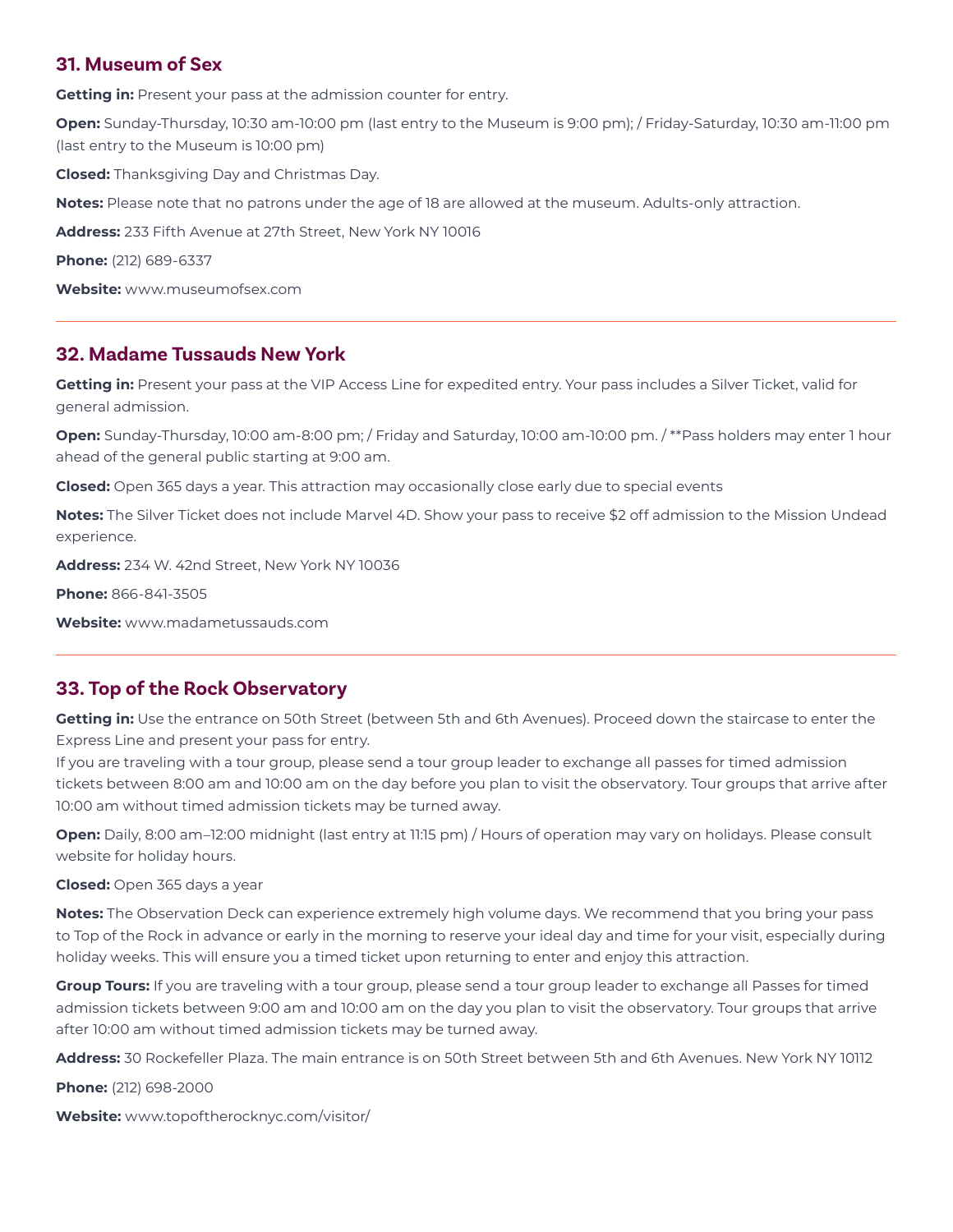# **34. Best of NYC Cruise: Circle Line Sightseeing**

**Getting in:** There is a \$10 upgrade fee for this cruise. Present your pass at any Circle Line ticket window to receive a boarding pass. Upon presentation, a time and date for the cruise must be selected. Please allow yourself at least 45-minutes for ample ticketing and boarding time.

**Open:** March 11-April 28: departures at 10:00 am and 2:00 pm / April 29-September 4: departures at 10:00 am, 12:00 noon and 1:30 pm / September 5-October 29: departures at 10:00 am and 1:30 pm / October 30-March 9: departs at 12:00 noon.

### **Closed:** Christmas Day

**Notes:** There is a \$10 upgrade fee for this cruise. Download the FREE Circle Line Skyline Navigator app before your cruise for the best way to enhance your experience! The app translates your cruise content into any of seven languages. Choose to follow along via GPS or take your time discovering on your own. Get it from the Apple iTunes Store or the Google Play Store today.

**Address:** Pier 83, West 42nd Street, New York NY 10036

**Phone:** (212) 563-3200

**Website:** www.circleline.com/cruises-and-schedules/best-of-nyccruise/

# **35. Lady Liberty Cruise: Circle Line Sightseeing**

**Getting in:** Present your pass at any Circle Line ticket window to receive a boarding pass. Upon presentation, a time and date for the cruise must be selected. Please allow yourself at least 45-minutes for ample ticketing and boarding time.

**Open:** April 1–May 1, 10:00 am; / May 2–September 5, 10:30 am, 1:30 pm and 3:30 pm; / September 6–October 30, 10:30 am, 2:30 pm and 4:30 pm; / October 31–March 12, 10:00 am.

### **Closed:** Christmas Day

**Notes:** Please be aware that this cruise does not stop at Liberty Island and allow you to disembark. Download the FREE Circle Line Skyline Navigator app before your cruise for the best way to enhance your experience! The app translates your cruise content into any of seven languages. Choose to follow along via GPS or take your time discovering on your own. Get it from the Apple iTunes Store or the Google Play Store today.

**Address:** Pier 83, West 42nd Street, New York NY 10036

**Phone:** (212) 563-3200

**Website:** www.circleline.com/cruises-and-schedules/libertycruise/

## **36. Central Park Walking Tour**

Getting in: Present your pass at the ticket counter. Reservations are not mandatory, but are accepted. Please click here to select the date and time of your reservation and choose the "Explorer Pass holder" option at check-out. You will need to enter your 12-digit pass number to secure your space.

**Open:** April 1-October 31: daily at 9:00 am. / November 1-March 31: no tours offered.

**Notes:** Please arrive 15 minutes prior to the tour time.

**Address:** 56 West 56th St (between 5th and 6th Avenues), New York NY 10019

**Phone:** (212) 975-0785

**Website:** centralparksightseeing.com/central-park-walking-tours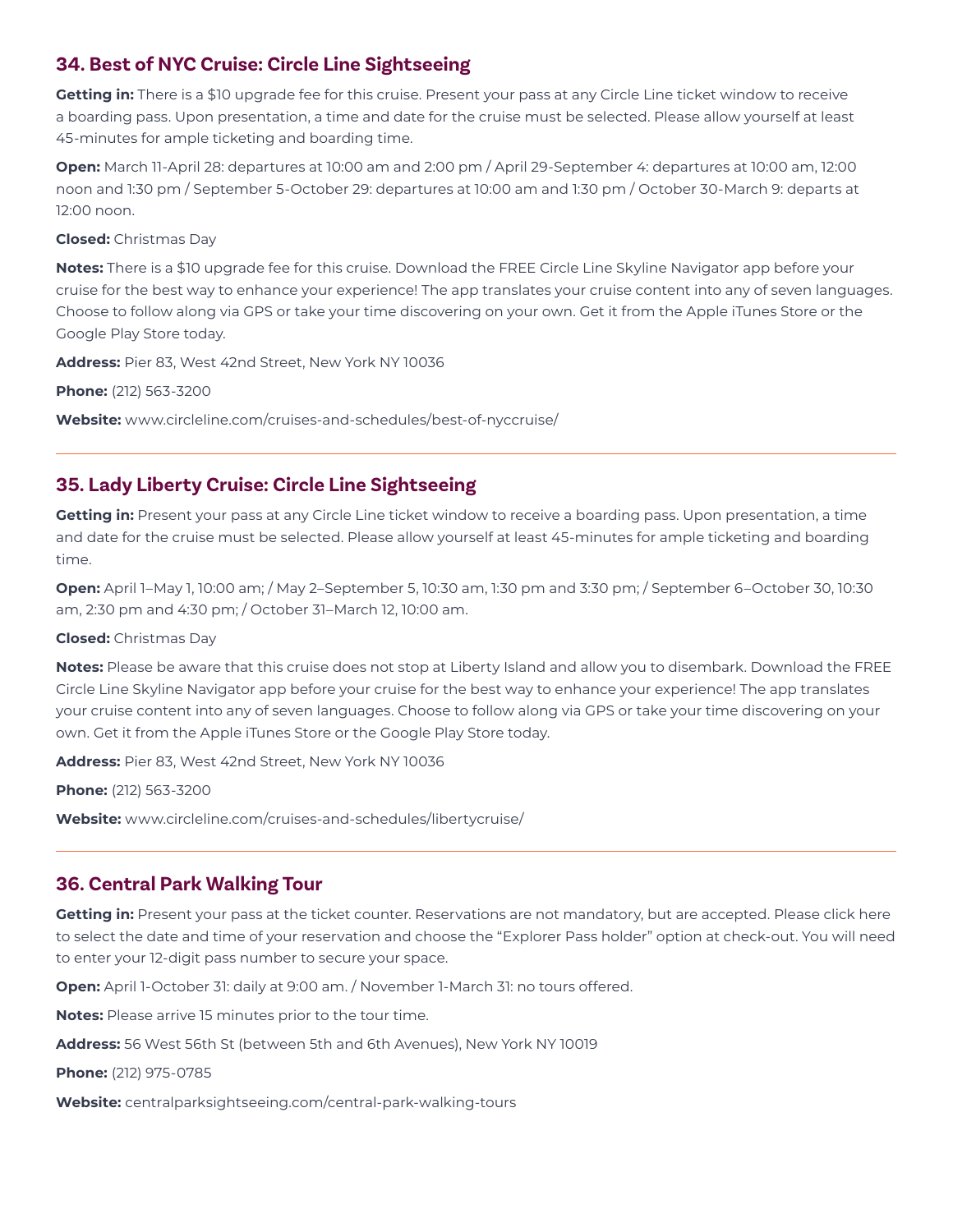# **37. Rockefeller Center Tour**

**Getting in:** Use the entrance on the 50th Street (between 5th and 6th Avenues). Proceed down the staircase to enter the Express Line and present your pass for entry.

**Open:** Daily, 10:00 am-7:00 pm (tours depart every 30 minutes, excluding 6:00 pm and 6: 30 pm)

**Closed:** Open 365 days-a-year

**Notes:** The tour is available in English only and is not recommended for children under 12. Children under 6 years old do not require a ticket for entry.

**Address:** 30 Rockefeller Plaza, Top of the Rock entrance is at 50th Street between 5th and 6th Avenues, New York NY 10112

**Phone:** (212) 698-2000

**Website:** www.topoftherocknyc.com

# **38. Woodbury Common Bus Tour (Round Trip + VIP Coupon Booklet)**

#### RESERVATIONS REQUIRED

**Getting in:** After you have made your reservation, please arrive at your preselected boarding location at least 15 minutes prior to tour departure. Be sure to have your Explorer Pass(es) available since they will need to be scanned by the driver prior to boarding.

**Reserve:** Reservations are required at least 48 hours in advance and may be made by phone at (212) 246-0597 from 9:00 am-7:00 pm daily. Be sure to mention that you are an Explorer Pass holder. You will be asked to provide your unique 12-digit pass number(s), which are located near the QR code of each pass. There are four convenient midtown departure locations to choose from at time of reservation.

**Open:** Tours generally run: / 8:30 am departure / 3:00 pm return; / 9:30 am departure / 4:00 pm return; / 11:30 am departure / 6:30 pm return

\*You may be able to change to a different return time based on availability on the day of the tour.

**Notes:** Tours depart from 4 convenient midtown locations. Choose from the following three departure times, based on availability.

**Departure 1:** 8:30 am (3:00 pm return)

**Lexington Hotel:** Lexington Avenue & 48th Street (at Starbucks) - Picks up at 8:00 am

**Pennsylvania Hotel:** Seventh Avenue & 33rd Street (front entrance) - Picks up at 8:00 am

**Sheraton New York:** Seventh Avenue & 53rd Street (front entrance) - Picks up at 8:15 am

**ROW NYC:** Eighth Avenue & 45th Street (front entrance) - Picks up at 8:30 am

**Departure 2:** 9:30 am (4:00 pm return)

**Lexington Hotel:** Lexington Avenue & 48th Street (at Starbucks) - Picks up at 9:00 am **ROW NYC:** Eighth Avenue & 45th Street (front entrance) - Picks up at 9:30 am

**Departure 3:** 11:30 am (6:30 pm return)

**ROW NYC:** Eighth Avenue & 45th Street (front entrance) - Picks up at 11:30 am

**All tours return to the ROW NYC. Groups of 10 or more may be required to split up.**

**Four convenient midtown boarding locations to choose from upon reservation. NY**

## **39. Landmarks Cruise: Circle Line Sightseeing**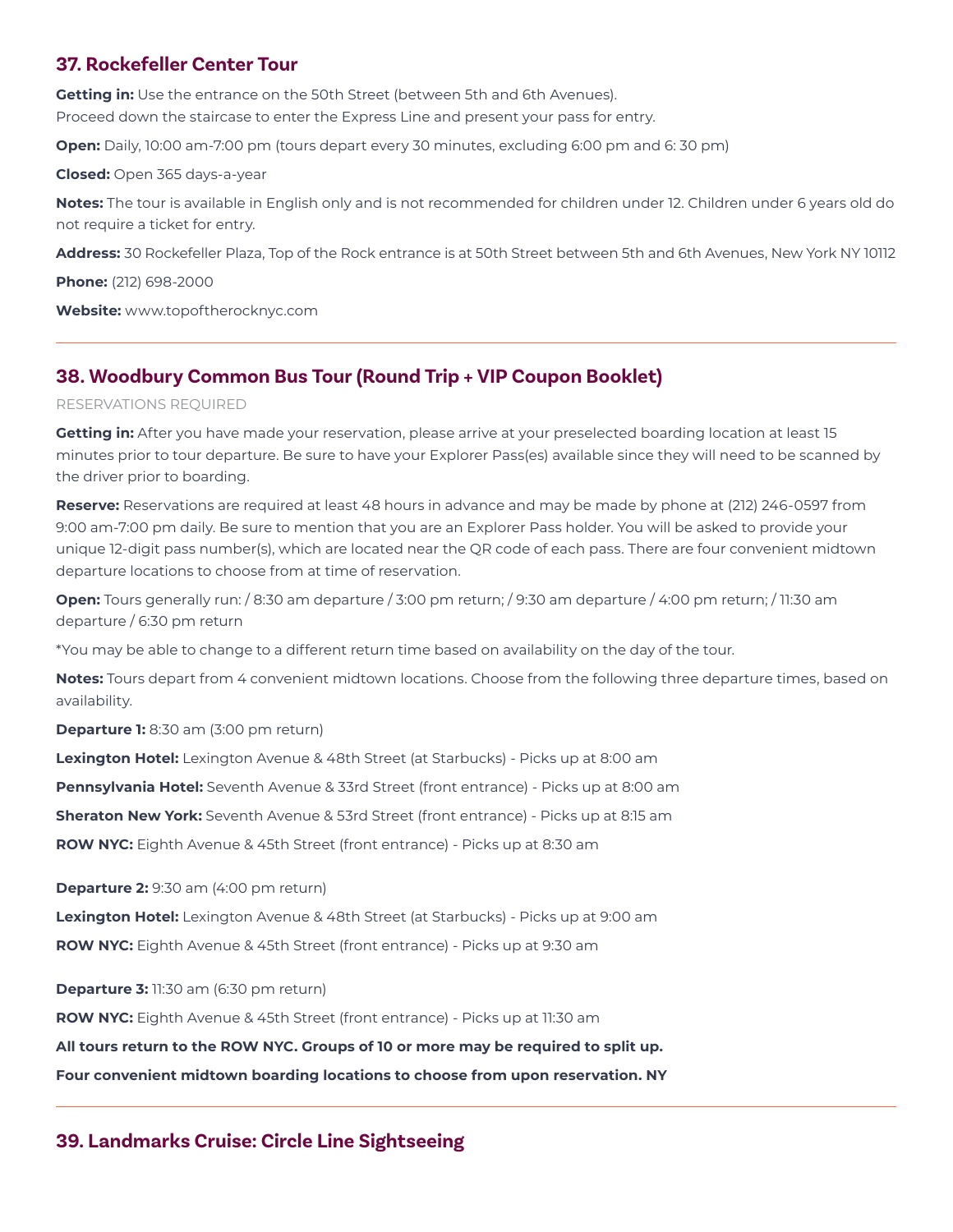**Getting in:** Present your pass at any Circle Line ticket window to receive a boarding pass. Upon presentation, a time and date for the cruise must be selected. Please allow yourself at least 45-minutes for ample ticketing and boarding time.

**Open:** March 11-April 28: departs at 3:30 pm / April 29-September 4: departs at 12:30 pm and 4:00 pm / September 5-October 29: departs at 12:30 pm / October 30-March 9: departs at 3:30 pm

**Closed:** Thanksgiving Day and Christmas Day

**Notes:** You may upgrade your admission to the Landmarks & Brooklyn Cruise for a \$5 fee payable directly to Circle Line upon scanning your pass. Download the FREE Circle Line Skyline Navigator app before your cruise for the best way to enhance your experience! The app translates your cruise content into any of seven languages.

Choose to follow along via GPS or take your time discovering on your own. Get it from the Apple iTunes Store or the Google Play Store today.

**Address:** Pier 83, West 42nd Street, New York NY 10036

**Phone:** (212) 563-3200

**Website:** www.circleline.com/cruises-and-schedules/landmarkcruise/

### **40. Night Tour by Big Bus New York**

**Getting in:** Easy boarding! Look for a Big Bus agent at 7th Avenue & W 48th Street to have your pass scanned and a boarding ticket issued. You must have a boarding ticket prior to boarding the bus. Big Bus agents are dressed in a burgundy jacket on colder days and a white or burgundy polo with the Big Bus logo on warmer days.

**Open:** Fall/Winter: Nightly departures from 6:00 pm-8:00 pm. / Spring/Summer: Nightly departures from 7:00 pm-9:00 pm.

**Please note:** you must arrive at least 30 minutes prior to the last departure.

**Closed:** Morning of New Year's Day, morning of Thanksgiving Day, July 4th, and afternoon of New Year's Eve. All holidays and hours are subject to change. Please check with the attraction.

**Notes:** This is not a Hop-On Hop-Off Tour. Live commentary is provided in English by a Big Bus tour guide. Recorded commentary is available in 10 languages.

**Address:** Big Bus Welcome Center, 712 7th Avenue (between 47th & 48th Streets), NY

**Website:** www.bigbustours.com

### **41. Harbor Lights Cruise: Circle Line Sightseeing**

**Getting in:** There is a \$10 upgrade fee for this cruise. Present your pass at any Circle Line ticket window to receive a boarding pass. Upon presentation, a time and date for the cruise must be selected. Please allow yourself at least 45-minutes for ample ticketing and boarding time.

**Reserve:** No reservations necessary.

**Open:** March 11-December 30: departs at 7:00 pm

**Closed:** January 1, 2017 to mid-March 2018

**Notes:** There is a \$10 upgrade fee for this cruise.

All tours are narrated by professional guides. Food, snacks & beverages are available for purchase on board.

Download the FREE Circle Line Skyline Navigator app before your cruise for the best way to enhance your experience! The app translates your cruise content into any of seven languages. Choose to follow along via GPS or take your time discovering on your own. Get it from the Apple iTunes Store or the Google Play Store today.

**Address:** Pier 83, West 42nd Street, New York NY 10036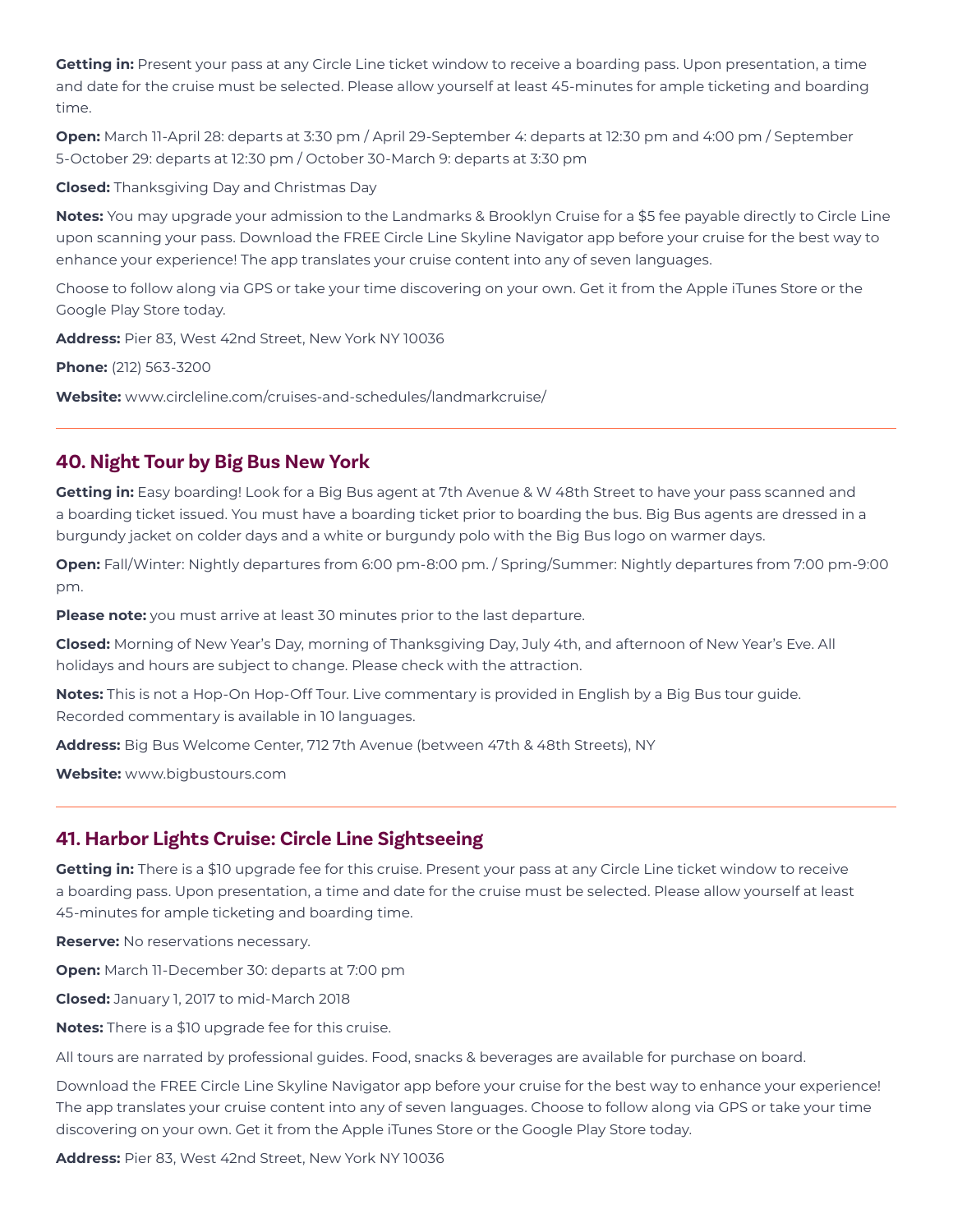# **42. Madison Square Garden All Access Tour®**

**Getting in:** Please present your pass at the MSG Store inside MSG's Chase Square for an admission ticket for the next available tour.

### **Tips for Visitors:**

- Tours are offered on a first come, first served basis.
- During busy season (April-August) we highly recommend making a reservation at the tour desk 24 hours in advance.
- Tour schedule is subject to change. Please visit msg.com/tours for a list of closures.

**Open:** Tours run every half hour from 9:30 am-3:00 pm. / Please note that tours run from 12:15 pm-3:00 pm on Knicks days and hours of operation are subject to change on concert days. Please call (212) 465-6225 in advance to confirm tour hours.

**Closed:** December 16, 22, 25, and 27-31, 2018. January 6, 13, 21, and 26-27, 2019. Please visit msg.com/tours for a list of closures.

**Notes:** The tour is led by an English-speaking tour guide. Follow along documents are available in six (6) different languages upon request. Tour content is subject to change. Limited availability to Knicks and Rangers locker rooms. Tour is offered on a first come, first served basis and is subject to availability. Children under the age of 5 are free.

**Address:** 4 Pennysylvania Plaza (7th Avenue between W 31st and W 33rd Streets), New York NY 10001

**Phone:** (212) 465-6741

**Website:** www.msg.com/venue-tours/madison-square-garden?cmp=van\_tours

# **43. Central Park Sightseeing: 2-Hour Bike Tour**

**Getting in:** Present your pass at the ticket counter. Tours are first come, first served instore on the same day of the tour. Central Park Sightseeing will start taking in-store bookings one hour prior to the start of each tour for pass holders, until the tour is filled.

**Open:** April 1-October 31: / English tours, daily at 9:00 am, 11:00 am, 1:30 pm, and 4:00 pm. / Dutch tours, daily at 9:00 am. / Portuguese tours, daily at 9:30 am. / Spanish and French tours, daily at 10:00 am. November 1-March 31: / Tours (English only), daily at 9:00 am and 11:00 am.

**Closed:** Open 365 days-a-year

**Address:** 56 W 56th Street (between 5th and 6th Avenues), New York NY

**Phone:** (212) 975-0785

**Website:** www.centralparksightseeing.com

# **44. New York Water Taxi: All-Day Access Pass**

**Getting in:** Present your pass at the New York Water Taxi/Circle Line ticket desk located at Pier 11 (just south of South Street Seaport) or Pier 83 (at 42nd Street & 12th Avenue) to receive your boarding ticket.

**Open:** Please note: New York Water Taxi will not operate on Tuesday and Wednesday from January 1-March 31, 2019.

Departures from 10:00 am–5:30 pm. Last stop at Pier 11 at 6:10 pm.

**Closed:** Christmas Day. All holiday hours are subject to change without notice.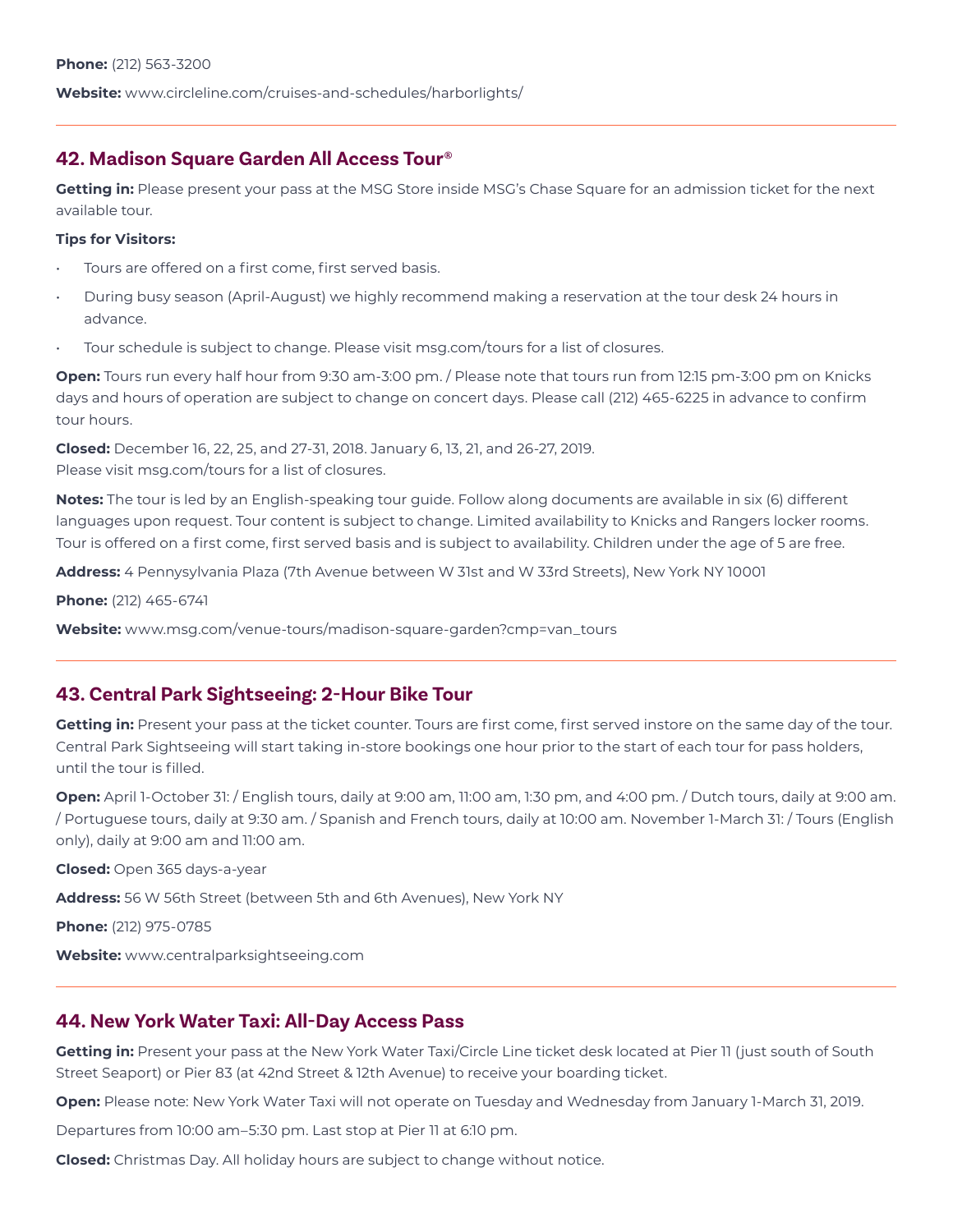**Notes:** Please be aware that this guided tour does not stop at Liberty Island.

#### **Address:**

**Pier 11:** Slip A is located at the first slip on the left side of the pier. The ticket booth is right next to the ship. **Pier 83:** West 42nd Street & 12th Avenue (Hudson River), NY

**Phone:** (212) 742-1969

**Website:** www.nywatertaxi.com/

# **45. The TOUR**

### RESERVATIONS REQUIRED

**Getting in:** Arrive at the meeting point at least 15 minutes prior to departure. Present your pass to the tour guide upon boarding. Your pass must be valid on the day of the tour.

#### **Reserve: Advanced reservations are required.**

- Please visit www.experiencetheride.com/explorerpass
- Select THE TOUR from the choice of tours
- Select your desired date and departure time from the list on the following page
- Select the number of tickets you'd like to book from the PEOPLE- Explorer Pass dropdown menu
- Enter your pass numbers in the fields provided (one pass per field, include hyphens)
- Enter your contact information (You will be asked to supply a credit card number to hold the reservation. Your credit card will only be charged if you do not show up for the tour or do not cancel within 24-hours of the tour start time. You must arrive 15 minutes early to the departure location to have your pass validated for boarding.)

**Open:** Tour hours: / For full schedule of operation for THE TOUR, visit TheTourNyc.com.

**Closed:** Tours will be cancelled for severe weather or mechanical issues.

**Departs from Times Square**. Please refer to your booking confirmation for exact location. NY

**Phone:** (212) 221-0853

**Website:** experiencetheride.com/

### **46. Ripley's Believe It or Not!® Times Square**

**Getting in:** Present your pass at the admission desk.

**Open:** Daily, 9:00 am-1:00 am (last ticket is sold at midnight).

**Closed:** Open 365 days-a-year.

**Notes:** Ripley's Times Square is handicapped accessible and photography is allowed throughout the museum. Now includes the Impossible LaseRace!

**Address:** 234 West 42nd Street, Times Square, New York NY 10036

**Phone:** (212) 398-3133

**Website:** www.ripleysnewyork.com

## **47. Intrepid Sea, Air & Space Museum and Space Shuttle**

**Getting in:** Present your pass at the admissions counter.

**Open:** April 1-October 31: / Monday-Friday, 10:00 am-5:00 pm; / Saturday, Sunday and holidays, 10:00 am-6:00 pm November 1-March 31: / Daily, 10:00 am-5:00 pm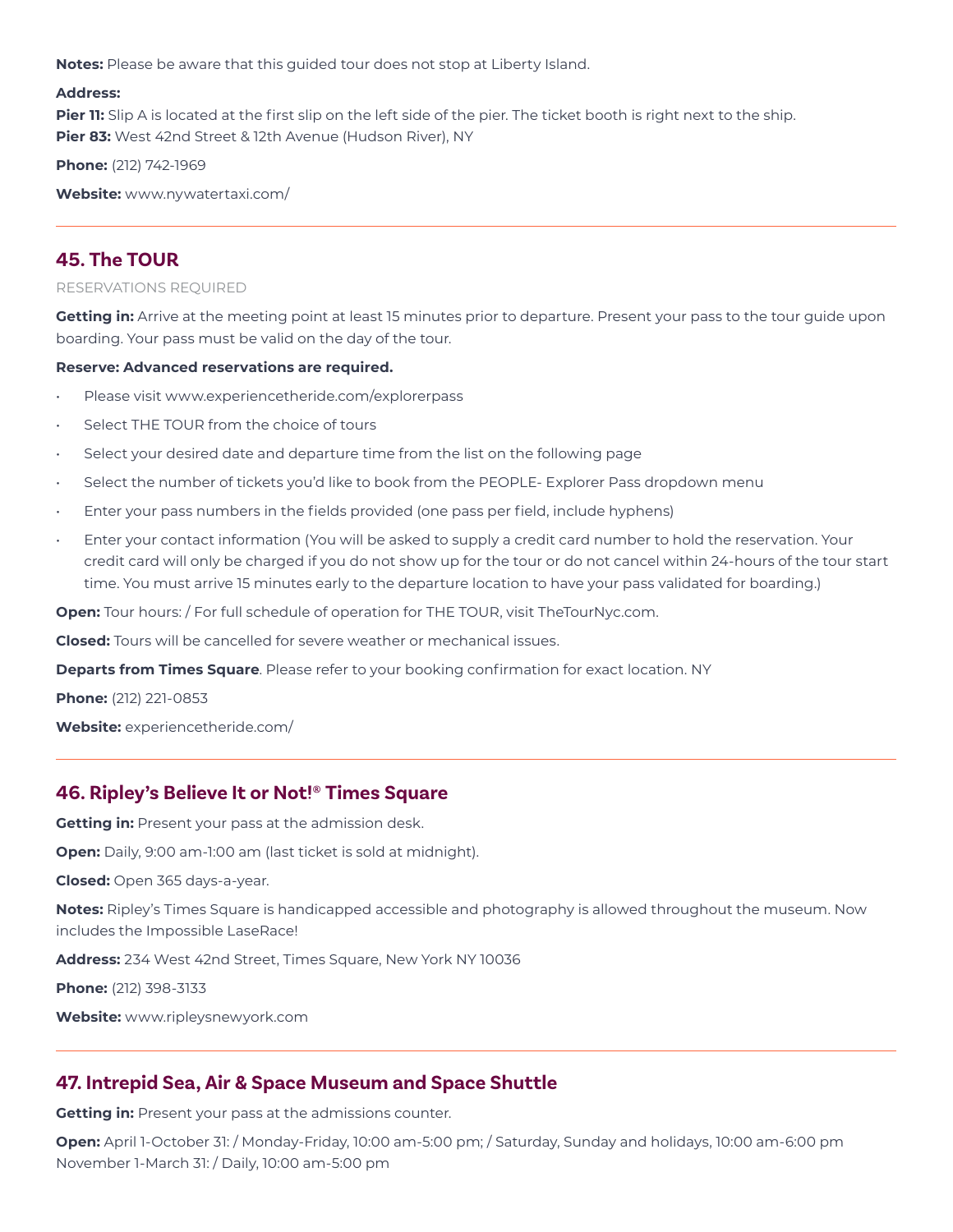**Closed:** Thanksgiving Day and Christmas Day. All holiday hours are subject to change without notice.

**Address:** Pier 86, One Intrepid Square, W 46th Street and 12th Avenue, New York NY 10036

**Phone:** (212) 245-0072

**Website:** www.intrepidmuseum.org

### **48. Central Park TV & Movie Sites Walking Tour**

#### RESERVATIONS REQUIRED

**Getting in:** The departure location of the tour will be provided upon booking confirmation. Please refer to the reservation instructions.

**Reserve:** Reservations are required and space is limited. Tour times open up 24 hours in advance for each tour for pass holders. Please email the following to office@onlocationtours.com:

1. Pass number(s)

- 2. Name of tour
- 3. Date you wish to take the tour

4. You will also need to leave a credit card number to hold your reservation, however, the credit card will only be charged if you do not show up for the tour. If you prefer, you may call the office at (212) 683-2027 with your credit card number.

(If your passes were delivered instantly to your email address, you may forward the passes directly through your email. Pass numbers are located on the back of your physical passes beneath the bar code or QR code.)

Once your booking is confirmed, the departure point will be provided to you.

**Open: Tour Times:** March-December: Daily at 12:00 pm (subject to change; inquire for full schedule). Tours offered in French, Spanish, and Dutch on Saturdays at 12:00 noon.

**Closed:** All holiday hours are subject to change without notice.

**Notes:** This is a walking tour, so we recommend wearing comfortable walking shoes. It is also a popular tour that sells out quickly. Tours are offered based on availability.

**Address:** 555 Eighth, Suite #2003 (Please note this is not the departure location of the tour. Directions to the departure location will be given upon booking confirmation.), New York NY 10018

**Phone:** (212) 683-2027

**Website:** www.onlocationtours.com/tour/central-park-tv-movie/

### **49. Hudson River Sightseeing: Full-Day Bike Rental**

**Getting in:** Present your pass at Hudson River Sightseeing ticket counter.

**Reserve:** No reservations necessary.

**Open:** April 1-October 31: daily, 9:00 am-7:00 pm.November 1-March 31: closed.

**Closed:** Seasonal. Closed from November 1-March 31.

**Notes:** Offer includes bike rental, helmet, color-coded map, a basket and a chain lock, all free of charge. Additional options, such as tandems and tag-a-longs, are available for an upgrade fee. You may swap your bike rental to rent roller blades instead at no extra charge.

**Address:** Pier 78, 455 12th Avenue, New York NY 10014

**Phone:** (212) 729-4142

**Website:** www.hudsonriversightseeing.com/Hudson-River-Bike-Rentals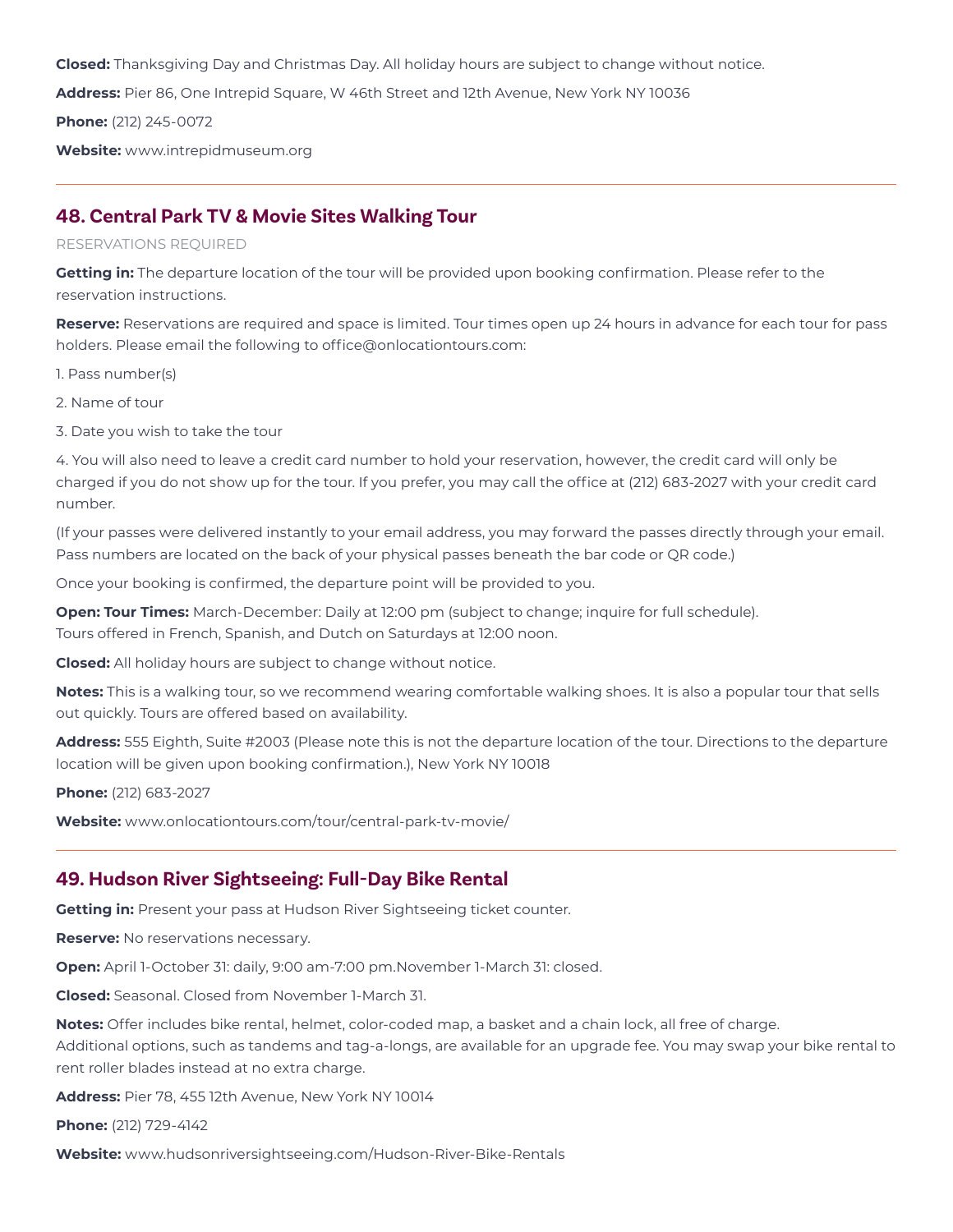# **50. The RIDE**

### RESERVATIONS REQUIRED

**Getting in:** Arrive at the meeting point at least 15 minutes prior to departure. Present your pass to the tour guide upon boarding. Your pass must be valid on the day of the tour.

**Reserve:** Advanced reservations are required.

- Please visit www.experiencetheride.com/explorerpass
- Make sure to read all disclaimers on the booking page before moving forward.
- Select THE RIDE from the choice of tours
- Select your desired date and departure time from the list on the following page - Please note: you MUST select a date your pass is still active
- Select the number of tickets you'd like to book from the PEOPLE- Explorer Pass dropdown menu. (If you can't select as many people as you need, there are not enough pass tickets left for that departure)
- Enter your pass numbers in the fields provided (one pass per field, include hyphens)
- Enter your contact information (You will be asked to supply a credit card number to hold the reservation. Your credit card will only be charged if you do not show up for the tour or do not cancel within 24-hours of the tour start time. You must arrive 15 minutes early to the departure location to have your pass validated for boarding.)

**Open: Tour hours:** / For the full schedule of operation for THE RIDE, visit TheRideNyc.com.

**Closed:** Tours will be cancelled for severe weather or mechanical issues.

**Departs from Times Square.** Please refer to your booking confirmation for exact location. NY

**Phone:** (212) 221-0853

**Website:** experiencetheride.com/

## **51. Food On Foot Tours**

### RESERVATIONS REQUIRED

**Getting in:** Reserve your Gold Pass tickets using the booking link below. You'll be asked to provide your Explorer Pass numbers.

**Reserve:** It is highly recommended you book your tickets in advance since Food On Foot Tours are popular and have limited capacity. Tickets may be secured by visiting the "purchase" link at FoodOnFootTours.com (use code NYEFoodfun to book). You will be asked to provide a credit card and your pass numbers or order confirmation number but you will not be charged unless you do not show up for the tour. Upon confirmation, you will be given an exact meeting location.

**Open:** Visit website for tour dates and times. Seasonal.

**Closed:** Thanksgiving, Christmas Day, and New Year's Day. Limited winter schedule.

**Notes:** A MetroCard is needed for all tours. Please note that this is not a "sampling" tour where small bites of food are included in admission. The cost of the food is not included. However, you are not obligated to purchase food at all of the stops along the way. Choose what you like and plan to spend \$15-\$20 per person (average based on sharing.) Arrive hungry and use the tour as a replacement for a meal. This offer is for Free Gold Tickets only.

**Address:** Grand Central Terminal or Penn Station (You will be given your exact meeting point upon confirmation of your reservation. Please see reservation instructions for details.), New York NY

**Phone:** (631) 491-0326

**Website:** foodonfoottours.com/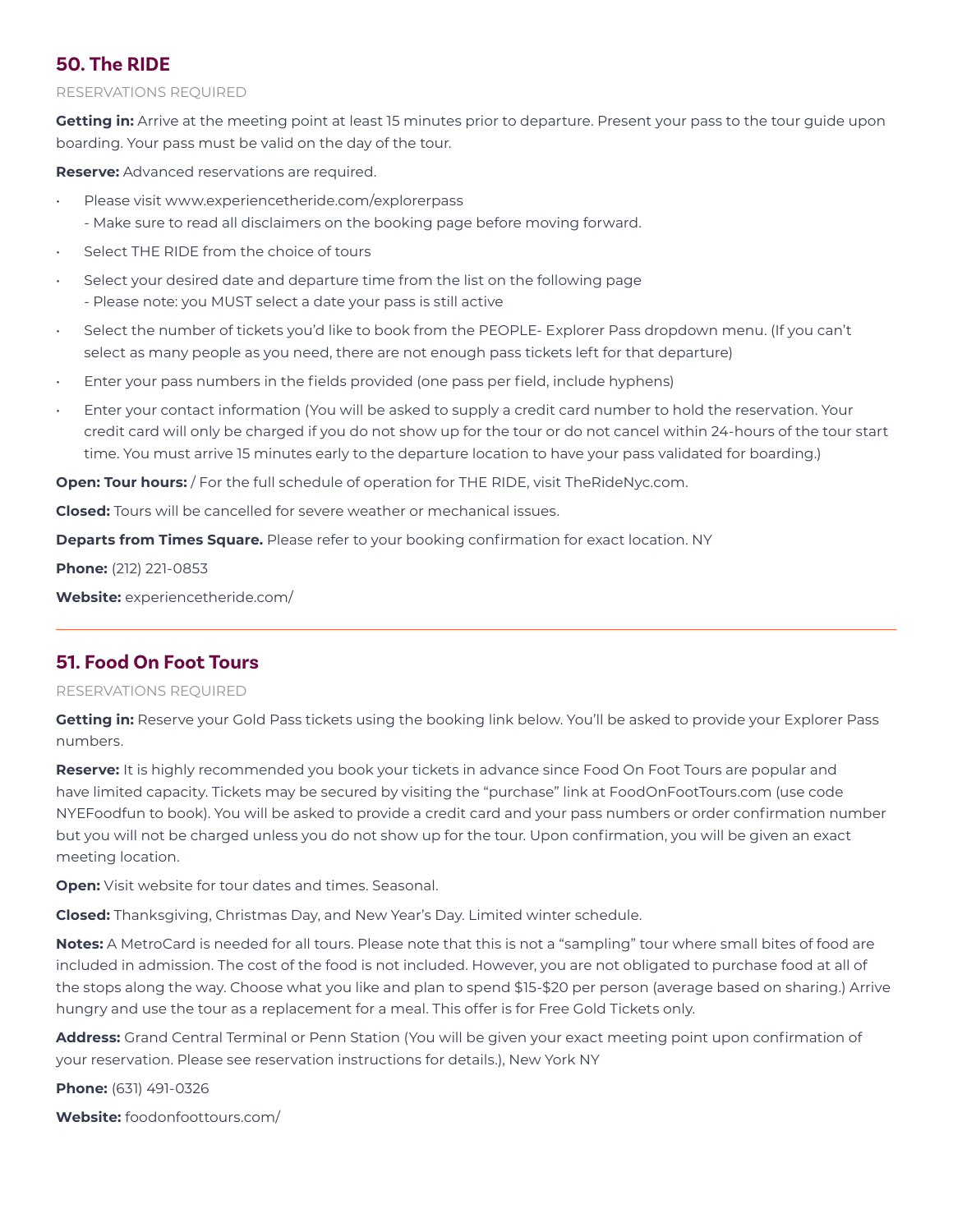## **52. The Museum of Modern Art (MoMA)**

**Getting in:** Present your pass at the Information Desk in the museum lobby.

**Open:** Saturday–Thursday, 10:30 am–5:30 pm; / Friday, 10:30 am–8:00 pm; For seasonal extended hours, refer to the museum's website.

**Closed:** Thanksgiving Day and Christmas Day. All holiday hours subject to change without notice.

**Notes:** Children 16 and under receive free general admission with a paying adult. Therefore, child passes do not need to be scanned for entry.

**Tip:** Friday evenings between 4:00 pm–8:00 pm are the most crowded time to visit due to free admission to the public. We suggest visiting during an alternate time.

**Address:** 11 West 53rd Street (between 5th and 6th Avenues), New York NY 10019

**Phone:** (212) 708-9400

**Website:** www.moma.org

## **53. Empire State Building**

**Getting in:** Your pass is your ticket to enter. Save time with your pass by skipping the ticket kiosks! Simply present your pass at the General Admission turnstile, located beyond security. (Want VIP entry? Upgrade your access at any of the ticket kiosks to get expedited entry and access to the 112th floor at a discounted rate.)

**Open:** Daily, 8:00 am-2:00 am (last admission is at 1:15 am)

**Closed:** Open 365 days-a-year.

**Notes:** Everyone must go through the security check when entering the building. No glass or bottles may be taken to the Observatory. Cameras and camcorders are allowed, but no tripods. Only carry-on size and style bags (suitcases, backpacks, duffle bags, luggage, etc.) are permitted. The Observatory does not have a coat check, package, baggage check or holding area, so please do not bring non-carry-on style luggage to the Observatory.

**Tip:** Visit the website to see in real time how long it will take to travel through the Empire State Building Experience which includes the Sustainability and Dare to Dream exhibitions - and arrive on the 86th floor Observation Deck.

**NEW MULTIMEDIA APP –** Enhance your experience to the Empire State Building with the Official Guide App. The app serves as your own personal tour guide, taking you all the way from the ground floor to the 360° openair views of the Observation deck. Download it for free from the App Store or Google Play. Available in English, French, Italian, Japanese, Korean, Mandarin, Portuguese, Spanish, and German.

**Included Extra:** Hand held audio tour is included (available in 10 different languages).

**Address:** 20 West 34th Street (between 5th & 6th Avenue), New York City NY 10118

**Phone:** (212) 736-3100

**Website:** www.esbnyc.com/

## **54 Holiday Markets & Christmas Lights Walking Tour**

### RESERVATIONS REQUIRED

**Getting in:** Tours have limited capacity, so book in advance for the most availability. Your pass must be valid on the day of the tour. Please arrive at least 15 minutes before tour departure at the tour meeting place. Please present your pass to the tour guide for admission.

**Reserve:** Reservations are required.

• Visit InsideOutTours.com and select the NY Holiday Markets & Christmas Lights Walking Tour. Then click on BOOK NOW.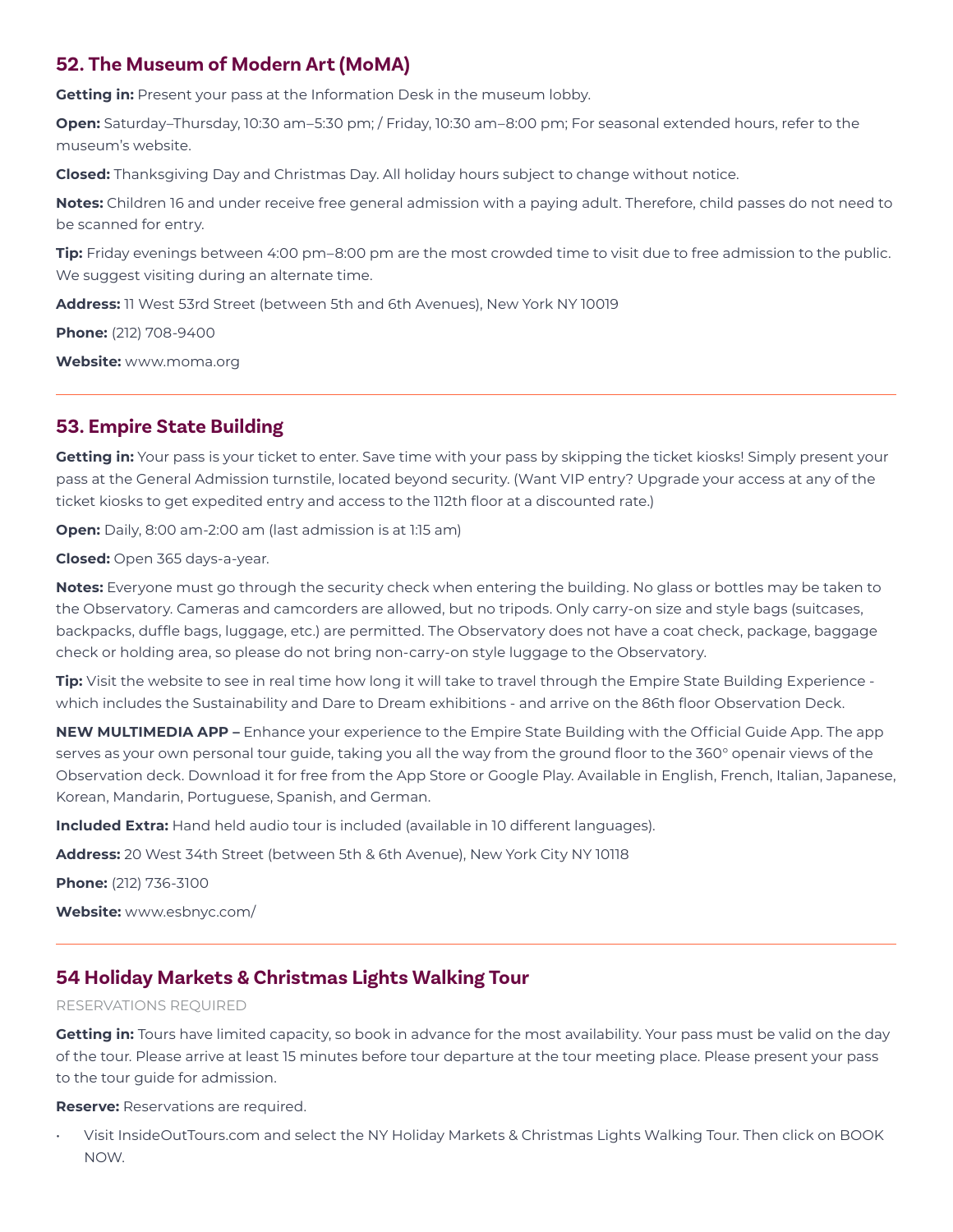- Select the date & time of your desired tour.
- Once you have selected a date and time, you will fill in your name and pass number. Pass numbers are located near the QR code on your pass.
- If you have questions or difficulty booking a tour, please email sales@insideouttours.com

**Open:** November 29-30 and December: Thursday-Saturday at 3:30 pm.

**Closed:** Christmas Eve and Christmas Day.

**Notes:** Please purchase a MetroCard for a single ride before your tour. If you will be returning to a previous destination, purchase a round-trip ticket.

This tour is not wheelchair-accessible. Please contact Inside Out Tours for more information.

**Address:** End Point: Union Square Park NY

**Phone:** 1 (800) 258-7359

**Website:** insideouttours.com/tour-list/neighborhood-music-foodtours/new-york-holiday-markets-and-christmas-lights-tour/

### **55. Highlights of Midtown Architectural Walking Tour**

#### RESERVATIONS REQUIRED

**Getting in:** Present your pass to the tour guide for scanning. Please arrive at least 10 minutres prior to your tour.

**Reserve:** Advanced reservations are required.

- Please visit InsideOutTours.com and click the blue "Book Now" button.
- Select the desired date of your tour.
- Select the drop-down option to reserve the tickets with your pass and proceed with the booking process.

You will be asked to supply a credit card number to hold the reservation. Your credit card will only be charged if you do not show up for the tour or do not cancel within 48-hours of the tour start time.

**Open:** March-December: Tuesday at 11:00 am.

**Closed:** January-February. Also, public holidays including New Year's Day, Martin Luther King Jr. Day, Memorial Day, July 4th, Labor Day, Thanksgiving Day, Black Friday, Christmas Eve and Christmas Day.

**Meeting Point:** across the street from the United Nations building, on the northwest corner of 42nd St and 1st Ave (near Ralph Bunche Park), NY

**Phone:** 1 (800) 258-7359

**Website:** insideouttours.com/tour-list/neighborhood-music-foodtours/highlights-midtown-architectural-tour/

### **56. SPYSCAPE**

**Getting in:** Present your pass at the ticket desk for entry.

**Open:** Monday-Friday, 10:00 am-9:00 pm; / Saturday and Sunday, 9:00 am-9:00 pm. / Last entry at 7:30 pm daily.

**Notes**: Special exhibits may incur an additional charge.

**Address:** 928 8th Avenue (between 54th & 55th Streets), New York NY

**Phone:** (212) 549-1941

**Website:** spyscape.com/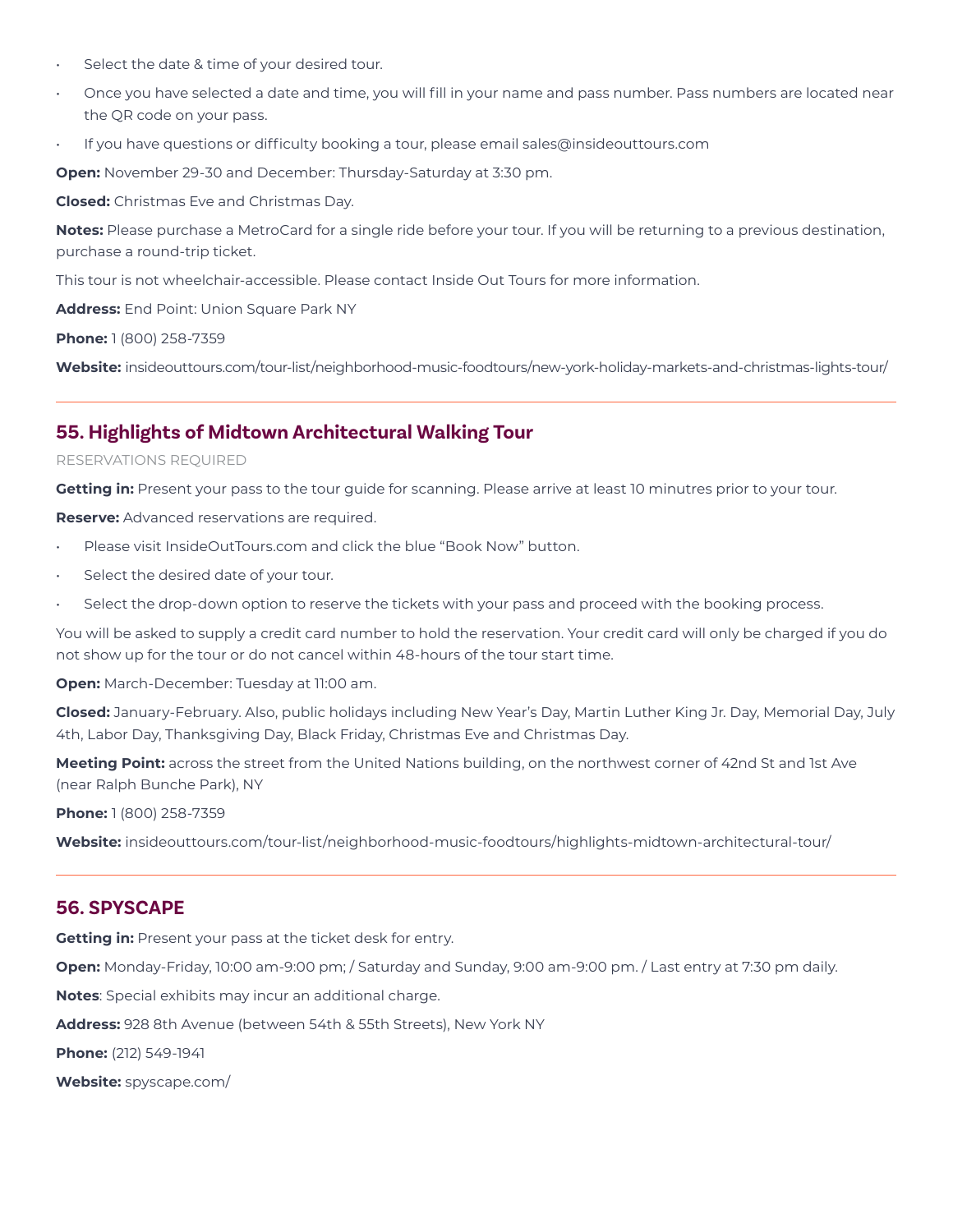## **57. Spirits On Foot: Beer, Spirits & Wine Crawls**

### RESERVATIONS REQUIRED

Getting in: Please arrive at least 15 minutes prior to tour departure.Present your valid pass to the tour guide upon arrival.

**Reserve:** Reservations are required and capacity is limited. Visit www.foodonfoottours.com and click "Purchase Guided Tour." Complete your booking online using code NYPBSW. Or call (631) 491-0326 (press #1) after 9:00 am for limited walk-up availability.

**Open:** Seasonal. Days and hours vary. Please visit www.foodonfoottours.com.

**Notes:** Only guests over the age of 21 will be accepted on this tour. Government-issued identification is required. Drinks are not included.

### **Meeting location will be provided upon booking, NY**

**Phone:** (631) 491-0326

**Website:** foodonfoottours.com/

## **58. Fashion Windows Walking Tour**

### RESERVATIONS REQUIRED

**Getting in:** Present your pass to the tour guide for scanning.

#### **Reserve: Advanced reservations are required.**

- Please visit WindowsWear.com and click "Book Now" button.
- Select the desired date of your tour.
- Select the drop-down option to reserve the tickets with your pass and proceed with the booking process.

You will be asked to supply a credit card number to hold the reservation. Your credit card will only be charged if you do not show up for the tour or do not cancel within 24-hours of the tour start time.

**Open:** Tuesday-Friday at 3:00 pm; / Saturday at 12:00 noon.

**Closed:** Sundays and Mondays.

**Address:** Tours depart from the WindowsWear Museum located at Berkeley College. 12 E 41st Street, New York, NY 10017 (The Entrance is on 41st Street between Fifth Avenue and Madison Avenue.), NY

**Phone:** (646) 827-2288

**Website:** www.windowswear.com/tours

## **59. Inside Broadway Walking Tour**

### RESERVATIONS REQUIRED

**Getting in:** Present your pass to the tour guide for scanning. Please arrive at least 10 minutes prior to tour departure.

### **Reserve: Advanced reservations are required.**

- Please visit NewYorkTour1.com and click the green "Book Now" button.
- Select the date of your tour and click "Book".
- Select the option to "Reserve with a Pass" and proceed with the booking process.

You will be asked to supply a credit card number to hold the reservation. Your credit card will only be charged if you do not show up for the tour or do not cancel within 48-hours of the tour start time.

**Open:** Daily at 4:00 pm.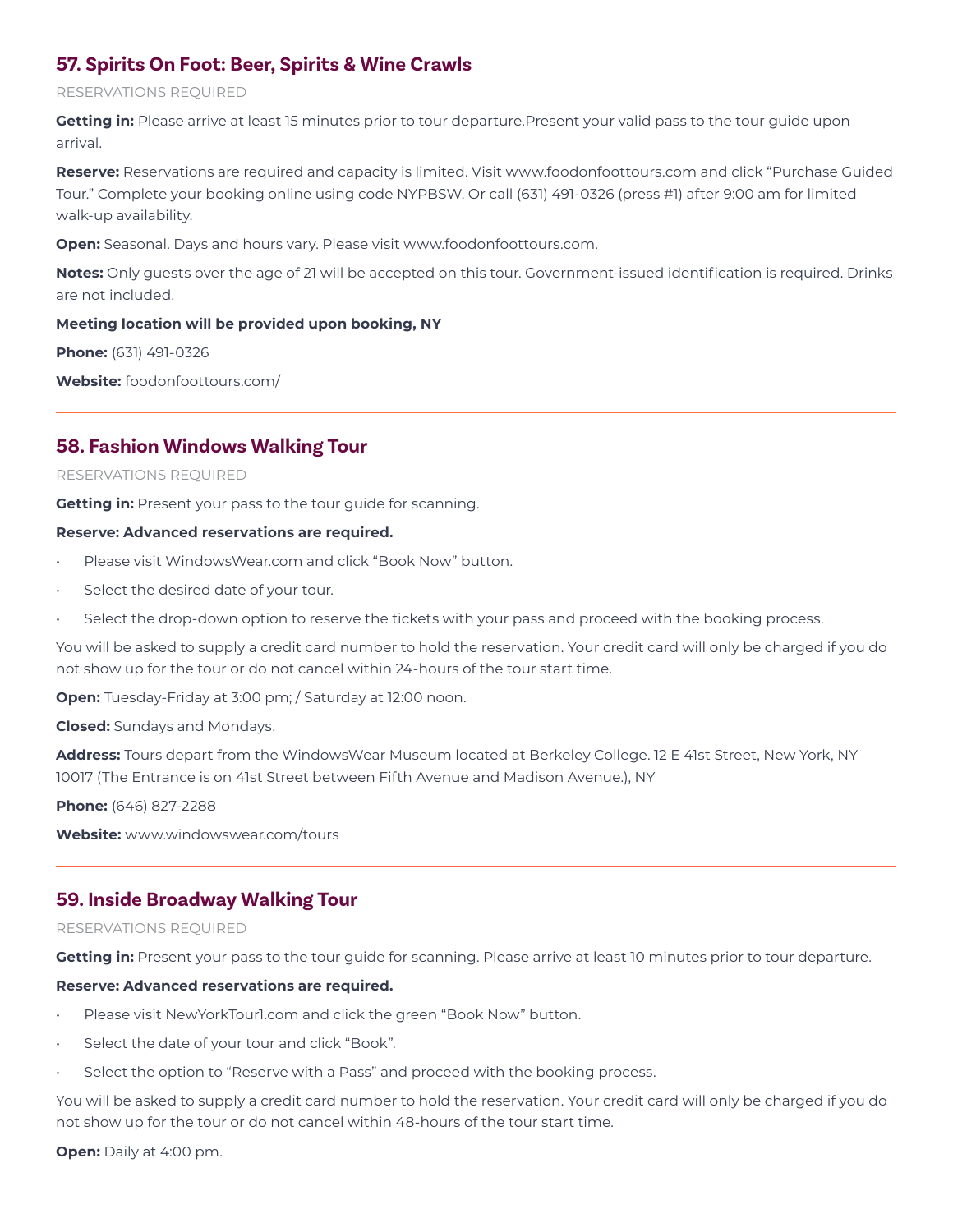**Notes:** Student groups must contact New York Tour 1 directly for accommodation and will be charged a group rate for the tour.

**Meeting Point:** George M. Cohan Statue at 46th Street & Broadway, NY

**Phone:** (646) 801-8692

**Website:** www.newyorktour1.com/neighborhood-tours/broadway-tour

# **60. NYC TV & Movie Bus Tour by On Location Tours**

### RESERVATIONS REQUIRED

**Getting in:** The departure location of the tour will be provided upon booking confirmation. Please refer to the reservation instructions.

**Reserve: Reservations are required and space is limited.** Tour times open up 24 hours in advance for each tour for pass holders. Please email the following to office@onlocationtours.com:

- 1. Pass number(s)
- 2. Name of tour
- 3. Date you wish to take the tour

4. You will also need to leave a credit card number to hold your reservation, however, the credit card will only be charged if you do not show up for the tour. If you prefer, you may call the office at (212) 683-2027 with your credit card number.

(If your passes were delivered instantly to your email address, you may forward the passes directly through your email. Pass numbers are located on the back of your physical passes beneath the bar code or QR code.) Once your booking is confirmed, the departure point will be provided to you.

**NOTE:** If you would like to reserve a spot on this tour more than 24 hours in advance, you may do so for an additional \$10 booking fee per person. These advanced reservations may be made up to 30 days ahead of time.

**Open:** Daily at 10:00 am. / July and August: Thursday and Sunday at 1:30 pm

**Closed**: All holiday hours are subject to change without notice.

**Notes**: Please note, you may choose one of the following On Location Tours during the life of your New York Explorer Pass®:

- NYC TV & Movie Bus Tour
- Gossip Girl Sites Bus Tour
- When Harry Met Seinfeld Sites Bus Tour

This tour is available in French. Inquire at (212) 683-2027.

### **Phone:** (212) 683-2027

**Address:** 555 Eighth Avenue, Suite #2003 (Please note this is not the departure location of the tour. Directions to the

departure location will be given upon booking confirmation.), New York NY 10018

**Website:** www.onlocationtours.com

## **61. Surrey Bike Rental on Govenors Island**

**Getting in:** Present your pass to the surrey rental agent.

**Open:** May 1-October 31: / Monday-Friday, 10:00 am-6:00 pm; / Saturday and Sunday, 10:00 am-7:00 pm.

**Closed:** November-April

**Notes:** Though the surrey rental is included with your pass, please bring a credit card for security deposit.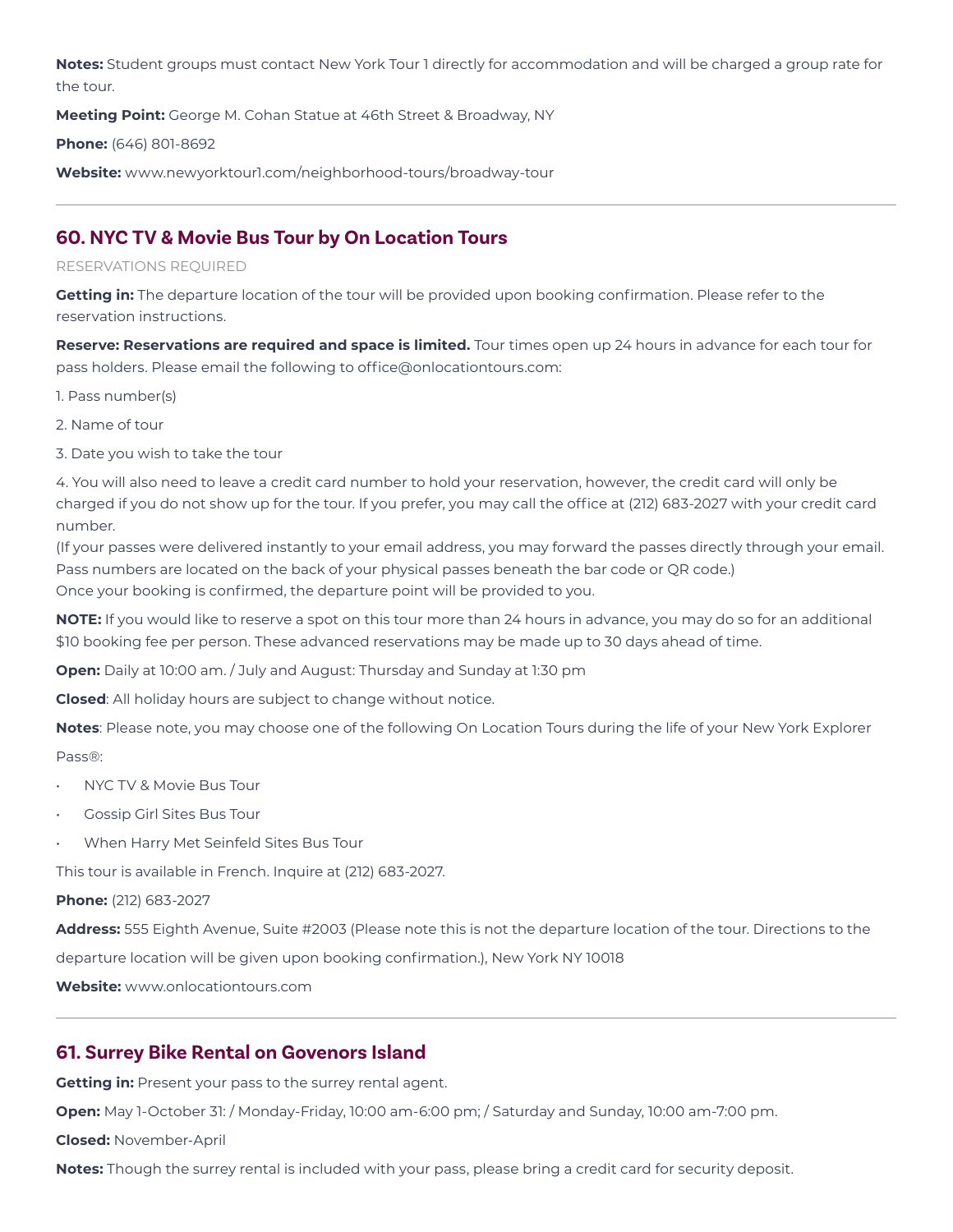Blazing Saddles offers optional damage insurance that you may purchase before departure (\$6 per surrey). Complimentary helmets are provided with all rentals.

**Address:** 698 Division Rd, Brooklyn, NY 11231

Located on Governor's Island, just a 7-minute ferry ride from Lower Manhattan.

Surrey rentals are available at the Governors Island rental location near the Liggett Terrace food courts., NY

**Phone:** (917) 440-9094

**Website:** www.blazingsaddles.com/new-york/bikes-and-rates/governors-island-bikes-and-surreys

### **62. The Met Breuer**

**Getting in:** Present pass at admissions desk.

**Open:** Sunday and Tuesday–Thursday, 10:00 am–5:30 pm; / Friday and Saturday, 10:00 am–9:00 pm

**Closed:** Mondays, Thanksgiving Day, Christmas Day, and New Year's Day.

**Notes:** Admission to the museum grants you complimentary same-day admission to The Metropolitan Museum of Art and The Met Breuer. Therefore, your pass will not need to be scanned at these museums if you visit them on the same day as your visit to The Cloisters. You will need to show your museum ticket at entry.

The following groups are entitled to "pay-as-you-wish" to enter the Museum:

- New York State residents
- Students from New York, New Jersey, and Connecticut
- If you fit any of the criteria above you may choose not to scan your pass for admission, but you will be asked to provide a valid I.D. upon entry along with a donation to the Museum. Children under the age of 12 are always admitted free of charge.

**Address:** 945 Madison Avenue, New York NY 10021

**Phone:** (212) 731-1675

**Website:** www.metmuseum.org/visit/met-breuer

### **63. New York Historical Society Museum**

**Getting in:** Present your pass at the admissions desk just inside the front entrance.

**Open:** Tuesday-Thursday, 10:00 am-6:00 pm; / Friday, 10:00 am-8:00 pm; / Saturday, 10:00 am-6:00 pm; / Sunday, 11:00 am-5:00 pm

**Closed:** Mondays, Thanksgiving Day, and Christmas Day.

**Address:** 170 Central Park West at 77th Street, New York NY

**Phone:** (212) 873-3400

**Website:** www.nyhistory.org

## **64. Lincoln Center for the Performing Arts Guided Tour**

**Getting in:** Present your pass at the ticket desk located in the very center of the David Rubenstein Atrium at Lincoln Center.

**Open:** Monday-Saturday, 11:30 am and 1:30 pm; / Sunday at 3:00 pm.

All tour times subject to cancellation or change and tours may occasionally be added at Lincoln Center's discretion. We encourage you to check the Lincoln Center website or call (212) 875-5350 before you arrive.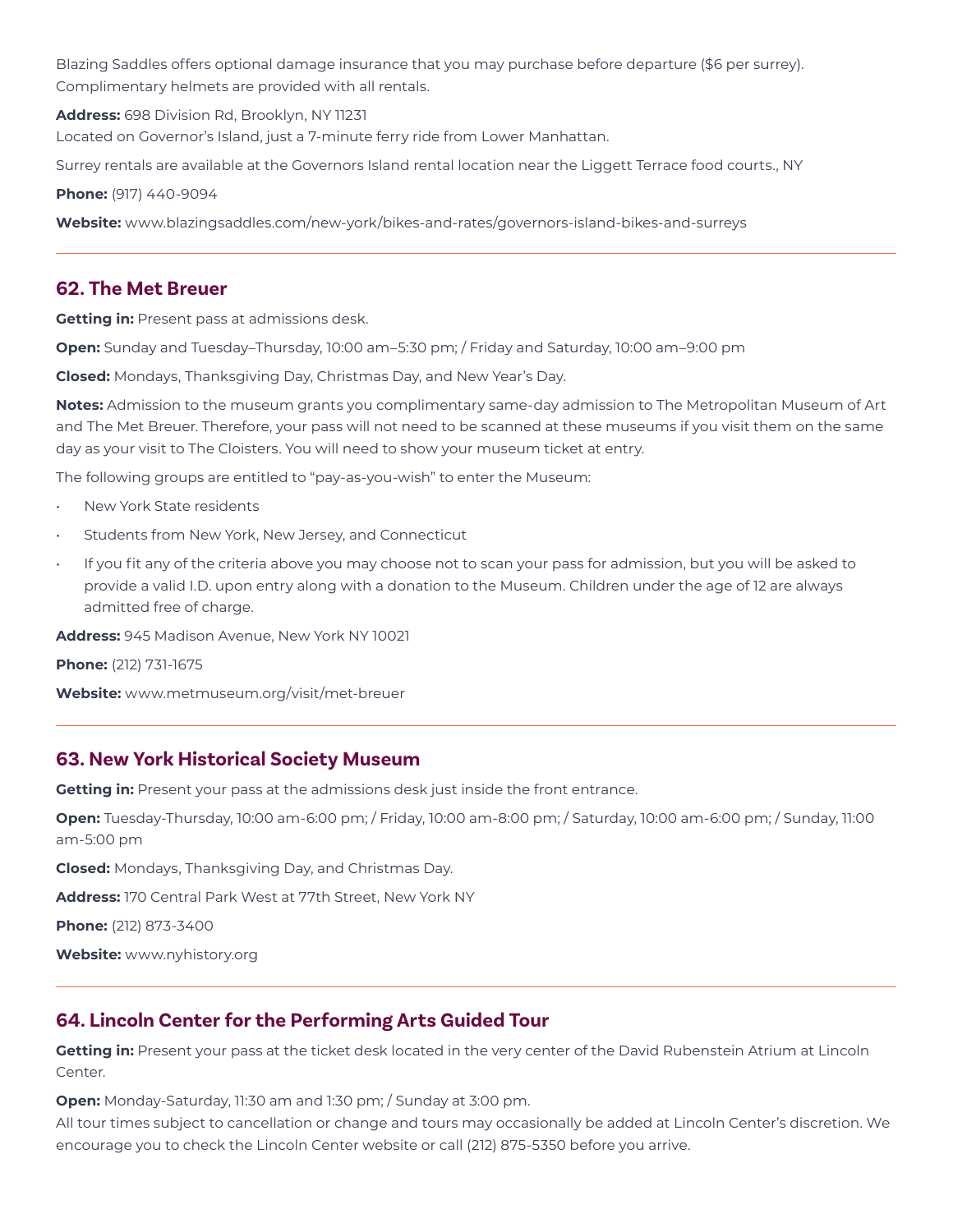**Closed:** Please call in advance for holiday hours.

**Notes:** Backpacks, hard-sided containers, and bags larger than 12" x 12" x 12" are not permitted on tours. There is no storage area for these items. Tour guests are welcome to bring bags and purses that are 12" x 12" x 12" or less on the tour. **Address:** 61 W 62 Street (entrance on Broadway & Columbus), New York NY 10023 **Contact:** (212) 875-5350 or tour\_desk@lincolncenter.org

**Website:** www.lincolncenter.org

### **65. Guggenheim Museum**

**Getting in:** Present your pass at the Information Desk for entry.

**Open:** Open daily 10:00 am-5:30 pm; / Tuesdays and Saturdays until 8:00 pm.

Monday, 10:00 am-5:30 pm / Tuesday, 10:00 am-8:00 pm / Wednesday, 10:00 am-5:30 pm / Thursday, 10:00 am-5:30 pm / Friday, 10:00 am-5:30 pm / Saturday, 10:00 am-8:00 pm (Pay-What-You-Wish Saturdays, 5:00 pm-8:00 pm) / Sunday, 10:00 am-5:30 pm

**Closed:** May 23, 2019, Thanksgiving Day, and Christmas Day.

**Notes:** A few times throughout the year, the Guggenheim Museum welcomes new exhibits and must close certain areas to the general public for installation. The amount of artwork on display is diminished during these times. Upcoming installation dates are April 24-May 23, 2019.

Also, children under 12 receive free general admission with a paying adult. Therefore, child cards do not need to be scanned for entry. Saturday, from 5:45 pm-7:45 pm is "Pay What You Wish" and is a busy time for the museum with a long wait time. Please plan accordingly.

**Address:** 1071 5th Avenue at 89th Street, New York NY 10128

**Phone:** (212) 423-3500

**Website:** www.guggenheim.org

### **66. The Met**

**Getting in:** Present your pass at any of the desks located in the Great Hall.

**Open:** Main building of Metropolitan Museum of Art: / Sunday–Thursday, 10:00 am–5:30 pm; / Friday and Saturday, 10:00 am–9:00 pm / Galleries are cleared 15 minutes before closing.

**Closed:** Thanksgiving, Christmas Day, New Year's Day, and the first Monday in May

**Notes:** Admission to the museum grants you complimentary same-day admission to The Met Breuer and The Met Cloisters. Therefore, your pass will not need to be scanned at these museums if you visit them on the same day as your visit to The Met. You will need to show your museum ticket at entry.

The following groups are entitled to "pay-as-you-wish" to enter the Museum:

- New York State residents
- Students from New York, New Jersey, and Connecticut
- If you fit any of the criteria above you may choose not to scan your pass for admission, but you will be asked to provide a valid I.D. upon entry along with a donation to the Museum. Children under the age of 12 are always admitted free of charge.

**Address:** 1000 Fifth Avenue at 82nd Street, New York NY 10024

**Phone:** (212) 535-7710

**Website:** www.metmuseum.org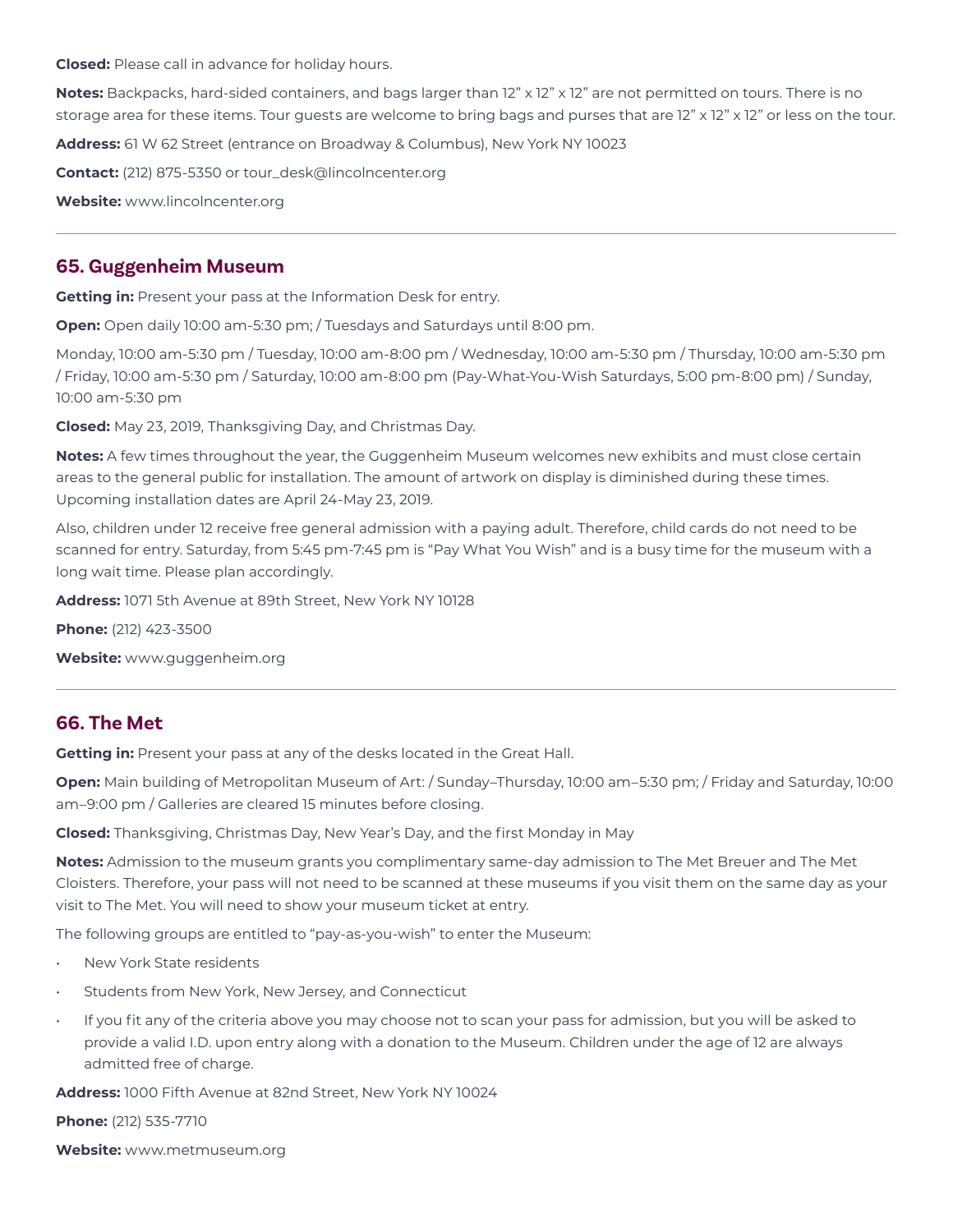## **67. The Met Cloisters**

**Getting in:** Present your pass at the admission desk.

**Open:** March-October: 10:00 am-5:15 pm / November-February: 10:00 am-4:45 pm

**Closed:** Thanksgiving Day, Christmas Day (December 25) and New Year's Day (January 1).

**Notes:** Admission to the museum grants you complimentary same-day admission to The Metropolitan Museum of Art and The Met Breuer. Therefore, your pass will not need to be scanned at these museums if you visit them on the same day as your visit to The Cloisters. You will need to show your museum ticket at entry.

The following groups are entitled to "pay-as-you-wish" to enter the Museum:

- New York State residents
- Students from New York, New Jersey, and Connecticut
- If you fit any of the criteria above you may choose not to scan your pass for admission, but you will be asked to provide a valid I.D. upon entry along with a donation to the Museum. Children under the age of 12 are always admitted free of charge.

**Address:** 99 Margaret Corbin Drive, Fort Tryon Park, New York NY 10040

**Phone:** (212) 923-3700

**Website:** www.metmuseum.org/visit/met-cloisters

# **68. American Museum of Natural History**

**Getting in:** Present your pass for General Admission at either of these two locations:

**1. Rose Center Entrance** (81st St between Central Park West and Columbus Ave) and proceed downstairs to the Will Call window

**Insider Tip:** This location often has shorter lines

**2. Main Entrance** (79th St at Central Park West) and proceed to the Vouchers Desk

**Included Extra:** Your pass entitles you to free general admission. If you would like to upgrade your admission ticket to include a temporary exhibit, IMAX or 3D film, OR a Hayden Planetarium Space Show, you may do so for only \$12.50 (adults) and \$9.50 (children) directly at the Museum.

**Open:** Daily, 10:00 am-5:45 pm

**Closed:** Thanksgiving Day and Christmas Day. All holiday hours are subject to change without notice.

**Address:** Central Park West at 79th Street, New York NY 10024

**Phone:** (212) 769-5100

**Website:** www.amnh.org

# **69. Harlem Gospel Tour (Sunday Service)**

### RESERVATIONS REQUIRED

**Getting in:** Tours have limited capacity, you are advised to book in advance as tours sell out. Please arrive at least 15 minutes before tour departure. If you have questions or difficulty booking a tour, please email booking@insideouttours. com.

**Reserve Reservations required**. Reservations must be made **at least 48 hours** in advance. Please reserve your tour online here and click on BOOK NOW! Then select Harlem Gospel Experience Tour >> BOOK. You will then select the date and time of your tour. Once you have selected a date and time you will fill in your name and pass number. Tours have limited capacity, you are advised to book in advance as tours sell out. Please arrive at least 15 minutes before tour departure at the tour meeting place place.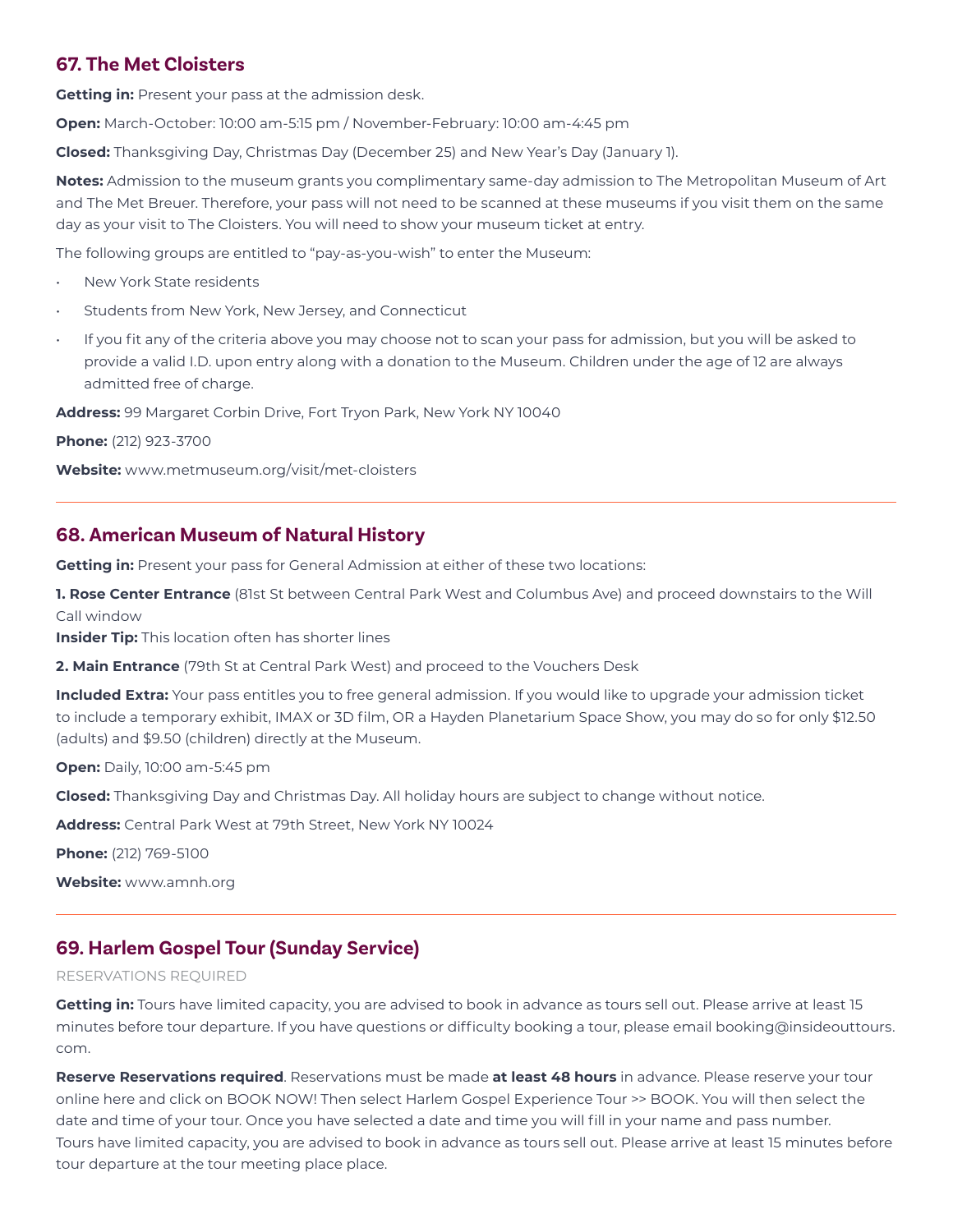**Tour Departure:** In front of the Schomburg Center for Research in Black Culture located at 515 Malcolm X Blvd, New York, NY 10037.

**Open:** English Tours offered year-round on Sundays at 8:30 am. / French Tours offered

April-December on Sundays at 8:30 am.

**Closed:** New Year's Day, Thanksgiving Day, Black Friday, Christmas Eve, Christmas Day, New Year's Eve, and July 4th.

**Notes:** Dress Code: Out of respect for the congregation hosting this tour, please dress appropriately and refrain from wearing flip-flops, tank tops and shorts.

**Meeting Place:** In front of the Schomburg Center for Research in Black Culture. 515 Malcolm X Blvd, New York NY 10037

**Phone:** (800) 258-7359

**Website:** www.insideouttours.com/

## **70. Harlem Bike Tour by Unlimited Biking**

#### RESERVATIONS REQUIRED

**Getting in:** Present your pass at the counter of Harlem Sightseeing. Tours are first come, first served in-store on the same day of the tour. Harlem Sightseeing will start taking in-store bookings one hour prior to the start of each tour for pass holders, until the tour is filled.

**Open:** April 1-October 31: daily at 9:00 am and 4:00 pm. / November 1-March 31: no tours offered.

**Address:** 111 W 110th Street (between Adam Clayton Powell Jr. Blvd & Malcolm X Blvd), NY

**Phone:** (212) 749-4444

**Website:** www.unlimitedbiking.com/

### **71. Harlem Full-Day Bike Rental by Unlimited Biking**

**Getting in:** Present your pass at the admission counter to redeem your Full-Day Bike Rental.

**Open:** April 1-October 31: daily, 9:00 am-7:00 pm. / November 1-March 31: daily, 9:00 am-5:00 pm.

**Closed:** November 1-March 31

**Notes:** Offer includes bike with basket and chain lock, helmet and color-coded map. You may also swap your bike rental to rent roller blades instead at no extra charge.

**Address:** Harlem Sightseeing Store. 111 W 110th Street (between Adam Clayton Powell Jr. Blvd & Malcolm X Blvd), NY

**Phone:** (212) 749-4444

**Website:** www.unlimitedbiking.com/New-York-Bike-Rentals

## **72. Bronx's Little Italy & Arthur Avenue Neighborhood Walking Tour**

#### RESERVATIONS REQUIRED

**Getting in:** Present your pass to the tour guide for scanning.

#### **Reserve: Advanced reservations are required.**

- Please visit InsideOutTours.com and click the blue "Book Now" button.
- Select the desired date of your tour.
- Select the drop-down option to reserve the tickets with your pass and proceed with the booking process.

You will be asked to supply a credit card number to hold the reservation. Your credit card will only be charged if you do not show up for the tour or do not cancel within 48-hours of the tour start time.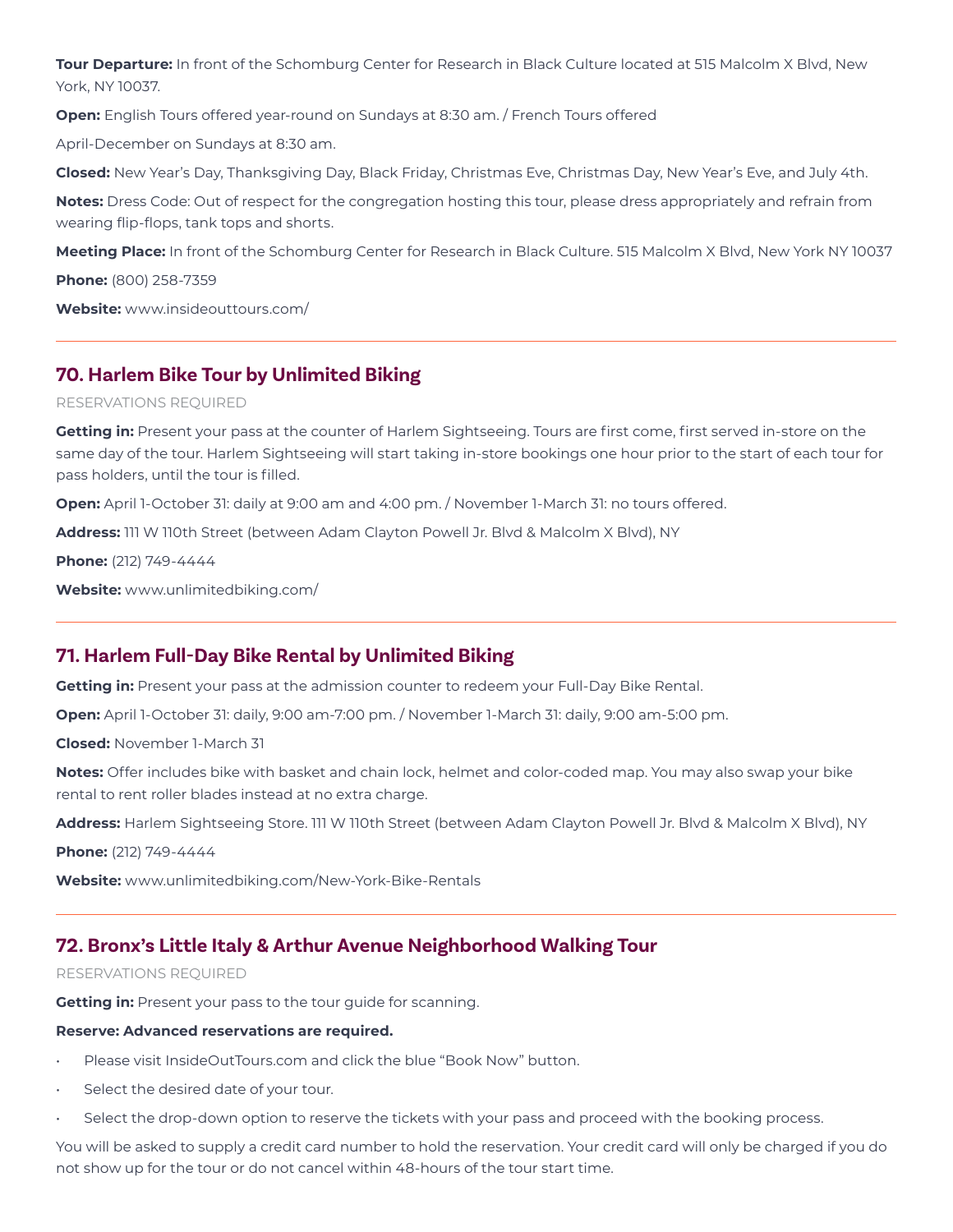**Open:** Wednesday at 11:00 am.

**Closed:** Public holidays including New Year's Day, Martin Luther King Jr. Day, Memorial Day, July 4th, Labor Day, Thanksgiving Day, Black Friday, Christmas Eve and Christmas Day.

**Phone:** 1 (800) 258-7359

**Website:** insideouttours.com/tour-list/neighborhood-music-foodtours/bronxs-little-italy-and-arthur-avenue/

### **73. Yankee Stadium: Classic Tour**

**Getting in:** Please bring your pass to the Ticket Office (near Gate 4) to redeem your tour ticket. Tours are popular, we suggest arriving around 11am at box office and please allow time for security.

**Open: April-September:** 1-hour Classic Tours operate daily at 11:00 am, 11:20 am, 11:40 am, 12:00 noon, 12:20 pm, 12:40 pm, 1:00 pm, 1:20 pm, and 1:40 pm (Note that there are no Classic Tours at 1:10 pm or 4:05 pm on game days). / **November-February 9**: 1-hour Classic Tours operate most days at 11:00 am, 11:20 am, 11:40 am, 12:00 noon, 12:20 pm, 12:40 pm, 1:00 pm, 1:20 pm, and 1:40 pm (Tours will be unavailable on November 12, 21, 23, 27, 28, 29; December 2, 5, 9, 14, 15, 25, 26, 27; and January 1).

All tour times and tour sites are subject to current availability. Please call to check availability. Subject to blackout dates.

**Closed:** There are certain days during the month when the Classic Stadium Tour may not run due to home games or private events. Please check for availability by visiting the Yankees website, MLB.com/Yankees or call/email the Yankees Stadium Tours Department for tour time availability at 646-977-TOUR (8687), or TOURS@YANKEES.COM

Notes: Your pass is valid exclusively for Classic Tours and is not valid for "Pregame Tours". Bilingual tours in Spanish-English run almost daily. Please contact the Yankees Stadium Tours Department for availability.

New York Yankees trademarks and copyrights are owned by and used with the permission of the New York Yankees. All rights reserved.

**Phone:** (646) 977-8687

**Address:** One East 161st Street, Bronx NY 10451

**Website:** www.mlb.com/yankees/ballpark/tours

## **74. The New York Botanical Garden: All Day Garden Pass**

**Getting in:** Present your pass at the Main Entrance/Visitor Center or at the Moshulu Entrance just across from the Botanical Garden train station.

**Open:** Tuesday-Sunday, 10:00 am-6:00 pm and select Federal Monday holidays.

**Closed:** Blackout dates apply from December 19-January 1.

**Notes:** All-Garden Pass includes access to seasonal exhibitions, the Enid A. Haupt Conservatory, Everett Children's Adventure Garden, Rock Garden (April-November), Azalea Garden, Tram Tour, and additional programs and events.

**Address:** 2900 Southern Boulevard, Bronx NY 10458

**Phone:** (718) 817-8700

**Website:** www.nybg.org

### **75. LEGOLAND® Discovery Center**

**Getting in:** Proceed to the advanced ticket sales line. Present your pass at the ticket desk for entry.

**Open:** Sunday-Thursday, 10:00 am-7:00 pm (last entry at 5:00 pm); / Friday-Saturday, 10:00 am-9:00 pm (last entry at 7:00 pm)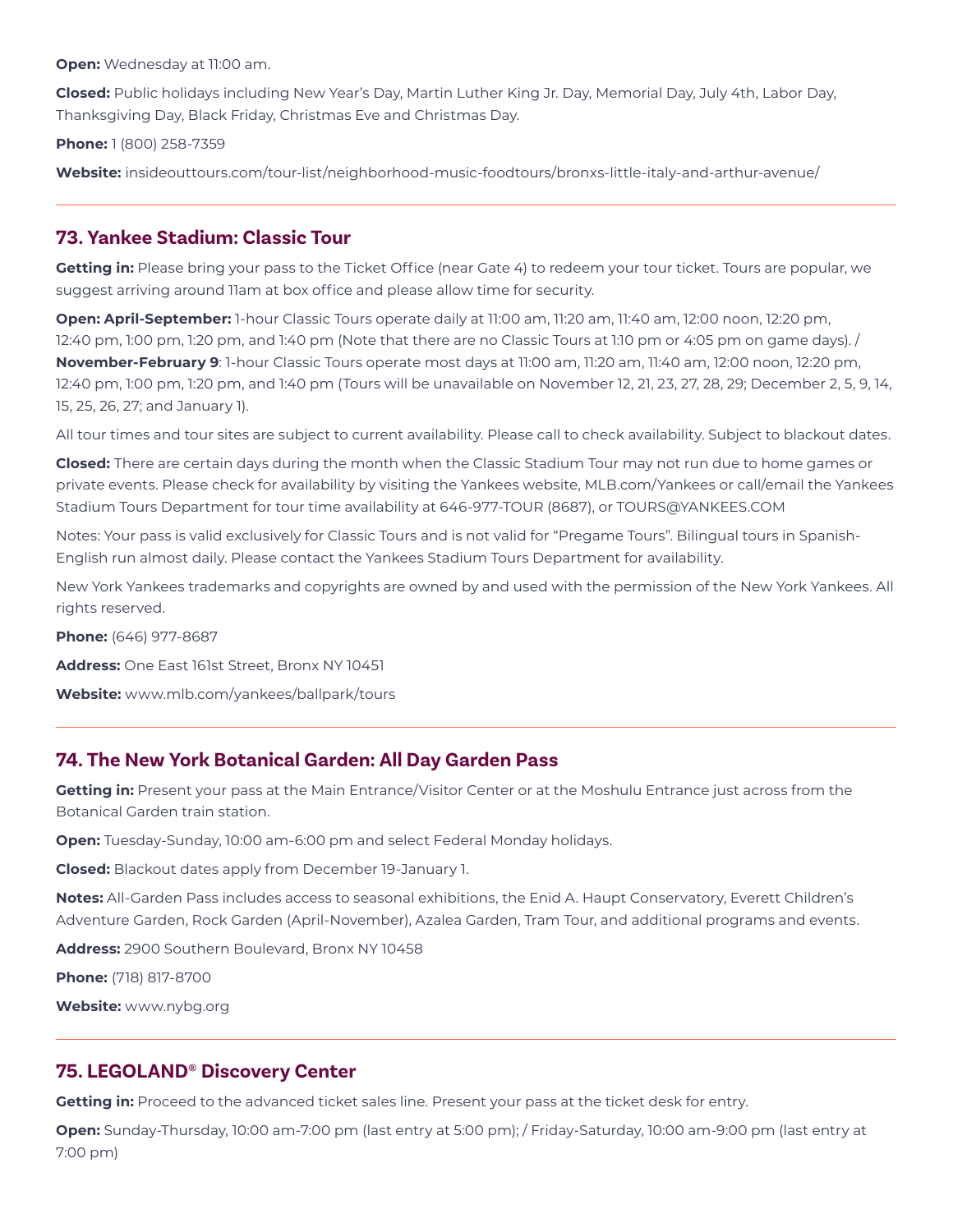**Notes:** Adults must be accompanied by a child to enter LEGOLAND® Discovery Center at all times. "Adults-only nights" are not included with your pass.

**Tip:** Like any popular indoor children's attraction, Legoland Discovery Center has a limit to the number of guests who may visit at any one time. New York school vacation weeks often reach capacity. For the most enjoyable experience, we recommend that you visit later in the afternoon rather than first thing in the morning. Weekdays are also quieter than weekends.

**Address:** 39 Fitzgerald St, Yonkers NY 10710

**Phone:** (866) 243-0770

**Website:** westchester.legolanddiscoverycenter.com/

# **76. Graffiti & Street Art Walking Tour in Brooklyn**

RESERVATIONS REQUIRED

**Getting in:** Present the pass to your tour guide.

**Reserve:** Reservations are required. Please reserve online at www.BrooklynUnpluggedTours.com. Choose "Graffiti & Street Art Walking Tour in Brooklyn", desired tour date, and input your 12 digit pass number (located near the QR code on each pass). Be sure to bring your pass with you to the tour for check-in. Your pass must be valid on the day of the tour. You will receive an email confirmation with the tour's departure location.

**Open:** Tour operates year-round. Tours generally run daily at 10:30 am, but times will occasionally vary. Please refer to the tour website to confirm.

**Closed:** May be closed major U.S. holidays.

**Notes:** The tour covers approximately 1 mile of walking distance. It is a manageable amount of walking for the average adult, child over the age of 12, or healthy senior citizen. There are no age limitations on the tour, but you are encouraged to consider the walking ability and level of interest/attention span of a younger child.

**Address:** Meeting location of the tour is in front of "Wyckoff-Starr" coffee shop, located at 30 Wyckoff Avenue, Brooklyn (between Starr Street & Troutman Street), NY

**Phone:** (866) 431-5393

**Website:** brooklynunpluggedtours.com/brooklyn-tour-graffitistreet-art

## **77. Graffiti & Street Art Workshop**

RESERVATIONS REQUIRED

**Getting in:** Present the pass to your tour guide.

**Reserve:** Reservations are required. Please reserve online at www.BrooklynUnpluggedTours.com. Choose "Graffiti & Street Art Workshop", desired tour date, and input your 12 digit pass number (located near the QR code on each pass). Be sure to bring your pass with you to the tour for check-in. Your pass must be valid on the day of the tour. You will receive an email confirmation with the tour's departure location.

**Closed:** May be closed major U.S. holidays.

**Meeting Point:** in front of "Wyckoff-Starr" coffee shop, located at 30 Wyckoff Avenue, Brooklyn (between Starr Street Troutman Street), Brooklyn NY

**Phone:** (866) 431-5393

**Website:** brooklynunpluggedtours.com/graffiti-street-artworkshop-brooklyn-new-york-city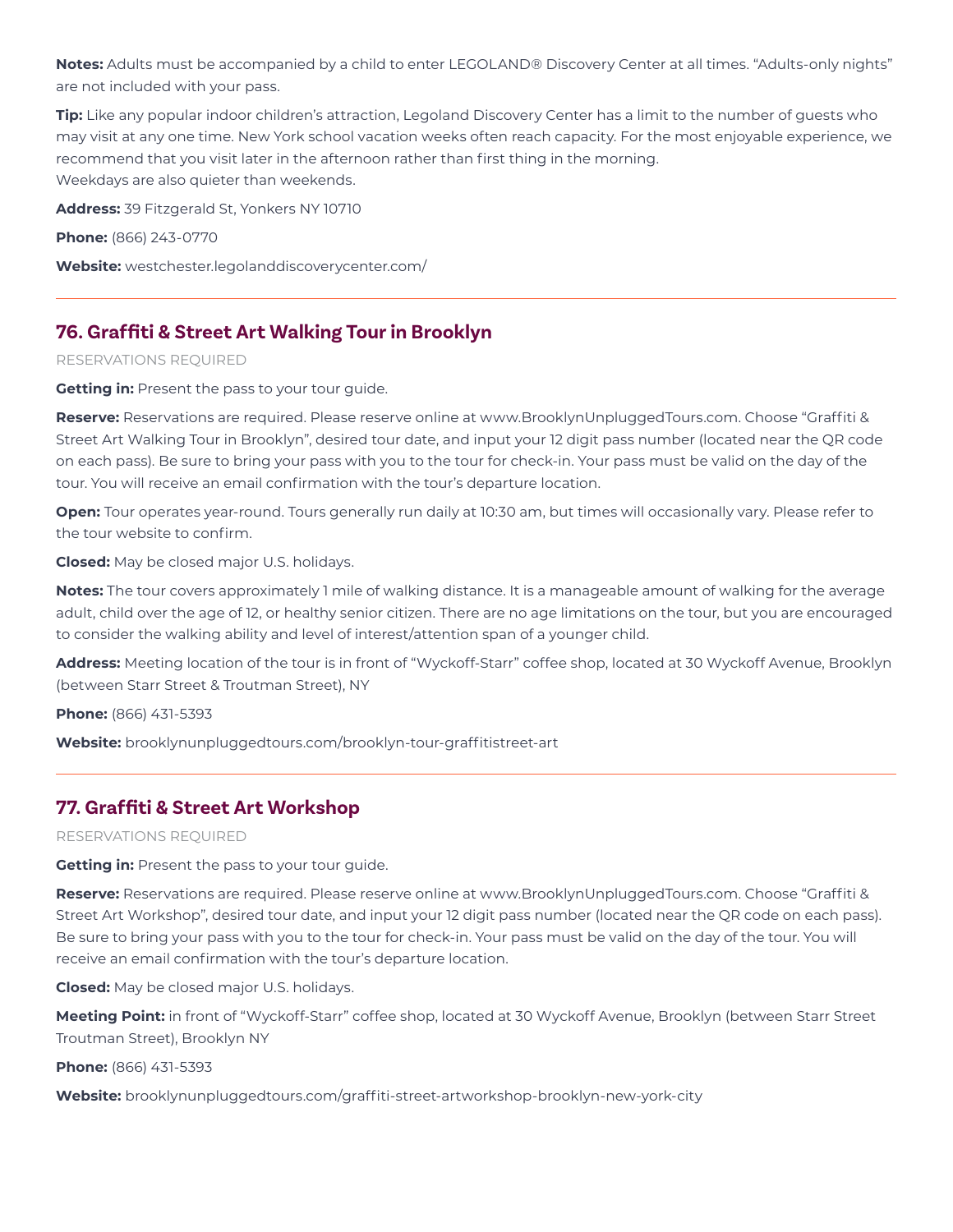## **78. Best of Brooklyn Walking Tour in Williamsburg**

### RESERVATIONS REQUIRED

**Getting in:** Present the pass to your tour guide.

**Reserve:** Reservations are required. Please reserve online at www.BrooklynUnpluggedTours.com. Choose your desired tour "Best of Brooklyn Walking Tour in Williamsburg", desired tour date, and input your 12 digit pass number (located near the QR code on each pass). Be sure to bring your pass with you to the tour for check-in. Your pass must be valid on the day of the tour. You will receive an email confirmation with the tour's departure location.

**Open:** Tour operates year-round. Tours generally run daily at 3:00 pm, but times will occasionally vary. Please refer to the tour website to confirm.

**Closed:** May be closed major U.S. holidays.

**Notes:** The tour covers approximately 1.5 miles of walking distance. It is a manageable amount of walking for the average adult, child over the age of 12, or healthy senior citizen. There are no age limitations on the tour, but you are encouraged to consider the walking ability and level of interest/attention span of a younger child.

**Address:** Meeting location of the tour in front of "Bakeshop By Woops!" coffee shop, located at 548 Driggs Avenue (between North 7th Street & North 8th Street), Brooklyn. It is a white storefront. NY

**Website:** brooklynunpluggedtours.com/brooklyn-walking-tourculture

## **79. Luna Park at Coney Island: 24 Ride Pass**

**Getting in:** Present your pass at the Guest Services window at the park entrance.

**Open:** For full list of hours visit LunaParkNYC.com.

**Please note:** due to a private event, Luna Park will have abbreviated hours of operation on Saturday, June 9th. The park will be open to the public from 2:00 pm-12:00 am (midnight), returning to regular hours of operation Sunday, June 10th.

**Closed:** November-March. Note: While Luna Park is open on Easter Sunday, Memorial Day, Mermaid Parade Day and July 4th, we advise that you visit on alternate days due to capacity restraints and difficulty entering the park.

**Notes:** The 24 Ride Pass includes unlimited turns on up to 24 rides throughout the park. However, the following rides are excluded from the 24 Ride Pass: Coney Island Cyclone, Thunderbolt roller coaster, Sling Shoot, Zenobio, Go Karts, and the B&B Carousel.

Weather may affect operating hours of the park.

**Address:** 100 Surf Ave (Guest Services window), Brooklyn NY 11224

**Phone:** (718) 373-5862

**Website:** lunaparknyc.com/

### **80. Brooklyn Museum & Brooklyn Botanic Garden Combo**

**Getting in:** Present your Pass at the entrance to the Brooklyn Museum. This ticket will be valid for same-day entry for both the Brooklyn Museum and the Brooklyn Botanic Garden.

**Open:** Brooklyn Museum: / Wednesday, 11:00 am–6:00 pm; / Thursday, 11:00 am–10:00 pm; / Friday–Sunday, 11:00 am– 6:00 pm; / First Saturday of each month (except September) 11:00 am–11:00 pm; / Target first Saturdays, 5:00 pm-11:00 pm

**Brooklyn Botanic Garden:** / March-October: / Tuesday-Friday, 8:00 am-6:00 pm; / Saturday and Sunday, 10:00 am-6:00 pm; / Memorial Day and Columbus Day, 10:00 am-6:00 pm / November-February: / Tuesday-Friday, 8:00 am-4:30 pm; / Saturday and Sunday, 10:00 am-4:30 pm; / Veteran's Day, Martin Luther King Jr. Day and Washington's Birthday, 10:00 am-4:30 pm /\*Last admission into the garden is 30 minutes before closing.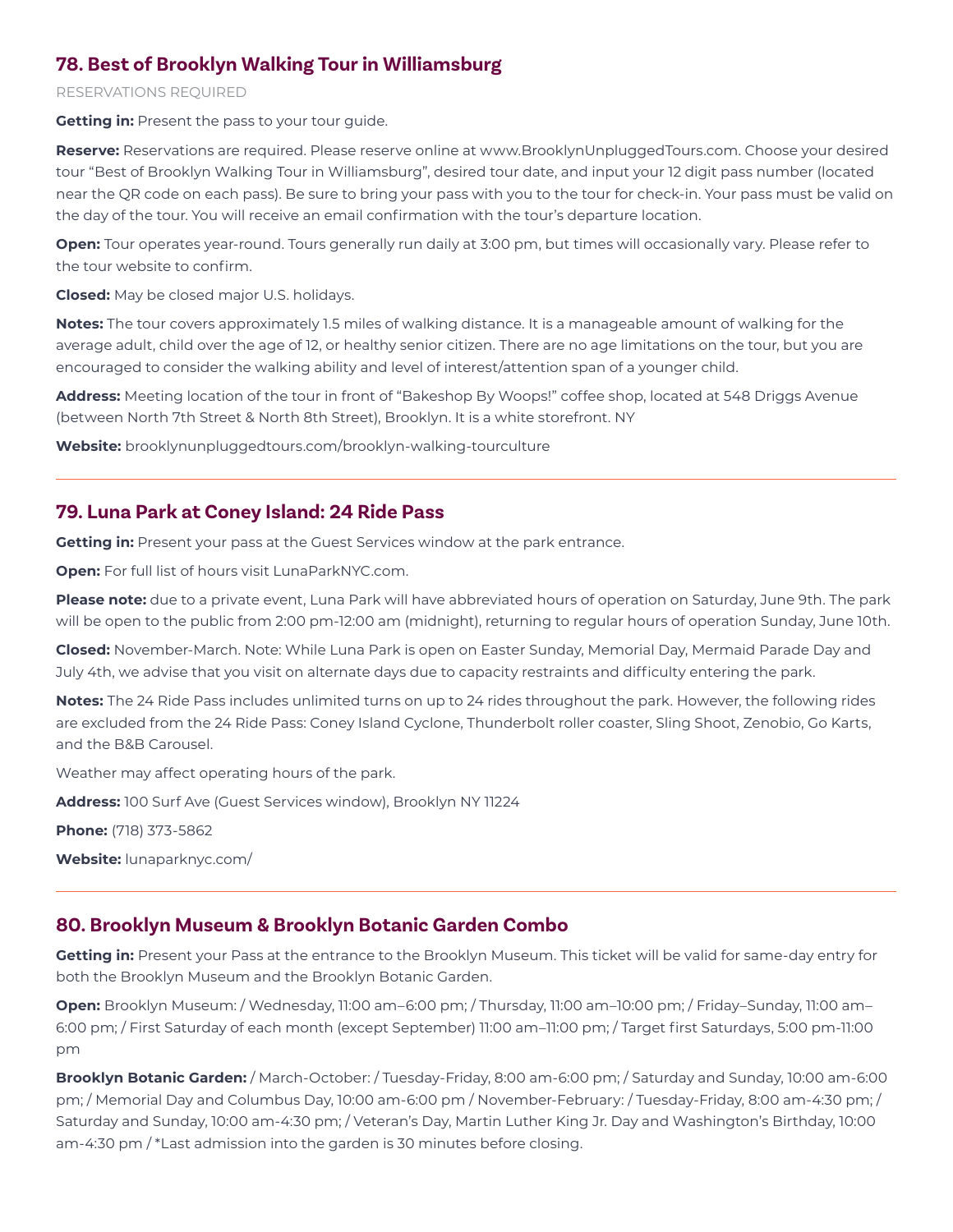**Closed:** Mondays (except select holidays), Thanksgiving Day, Christmas Day and New Year's Day

**Notes:** The Botanic Garden has a separate entrance directly behind the museum. Additionally, passes are not accepted during the following festival dates (a separate admission fee will apply): Sakura Matsuri festival on April 28 & 29, Chile Pepper festival on September 29, and Ghouls & Gourds festival on October 27.

**Address:** 200 Eastern Parkway, Brooklyn NY 11238

**Phone:** Museum: (718) 638-5000; Garden: (718) 623-7200

**Website:** www.brooklynmuseum.org

### **EXTRA SAVINGS**

#### **A. Central Park Horse & Carriage Ride (50 minutes) by Carriage Sightseeing**

**Getting in:** Present your Pass at the Central Park Sightseeing store on 56th Streetbetween 5th and 6th Avenue to receive the special 10% discount.

**Open:** Daily, 9:00 am-7:00 pm **Closed:** Open 365 days a year **Notes:** Up to 4 people may ride per carriage **Address:** 56 W 56th Street (between 5th and 6th Avenues) Central Park Sightseeing, New York NY 10019 **Phone:** (212) 247-4859

**Website:** fareharbor.com/unlimitedbiking/items/16641/calendar

#### **B. Bloomingdale's**

**Getting in:** Prior to shopping, present your New York City Explorer Pass at the 59th Street Visitors Center, located on Bloomingdale's first floor balcony, to receive a 15% savings certificate. Restrictions apply, see certificate for details.

**Open:** Monday-Friday, 10:00 am-8:30 pm; / Saturday, 10:00 am-7:00 pm; / Sunday, 11:00 am-7:00 pm

**Closed:** Easter, Thanksgiving Day, and Christmas Day. All holiday hours are subject to change without notice.

**Address:** 1000 Third Avenue (at 59th Street and Lexington Avenue), New York NY 10022

**Phone:** (212) 705-2098

**Website:** www.bloomingdales.com

#### **C. Macys Herald Square**

**Getting in:** Prior to shopping, go to the Visitor Center on the 34th Street balcony of Macy's and present your New York City Explorer Pass guidebook and a valid ID to receive a Visitors Savings Pass. This pass is valid on most store items and includes a 15% off discount exclusively for Explorer Pass holders.

**Open:** Monday-Saturday, 10:00 am-9:30 pm; / Sunday, 11:00 am-8:30 pm

**Closed:** All holiday hours are subject to change without notice.

**Address:** 151 West 34th Street (between Broadway and 7th Avenue), New York NY 10001

**Phone:** (212) 494-3827

**Website:** www.macys.com

#### **D. Central Park Pedicab Ride (1 or 2 Hour) by Central Park Sightseeing**

**Getting in:** Present your Pass at the Central Park Sightseeing store on 56th Street between 5th and 6th Avenue to receive the special 20% savings.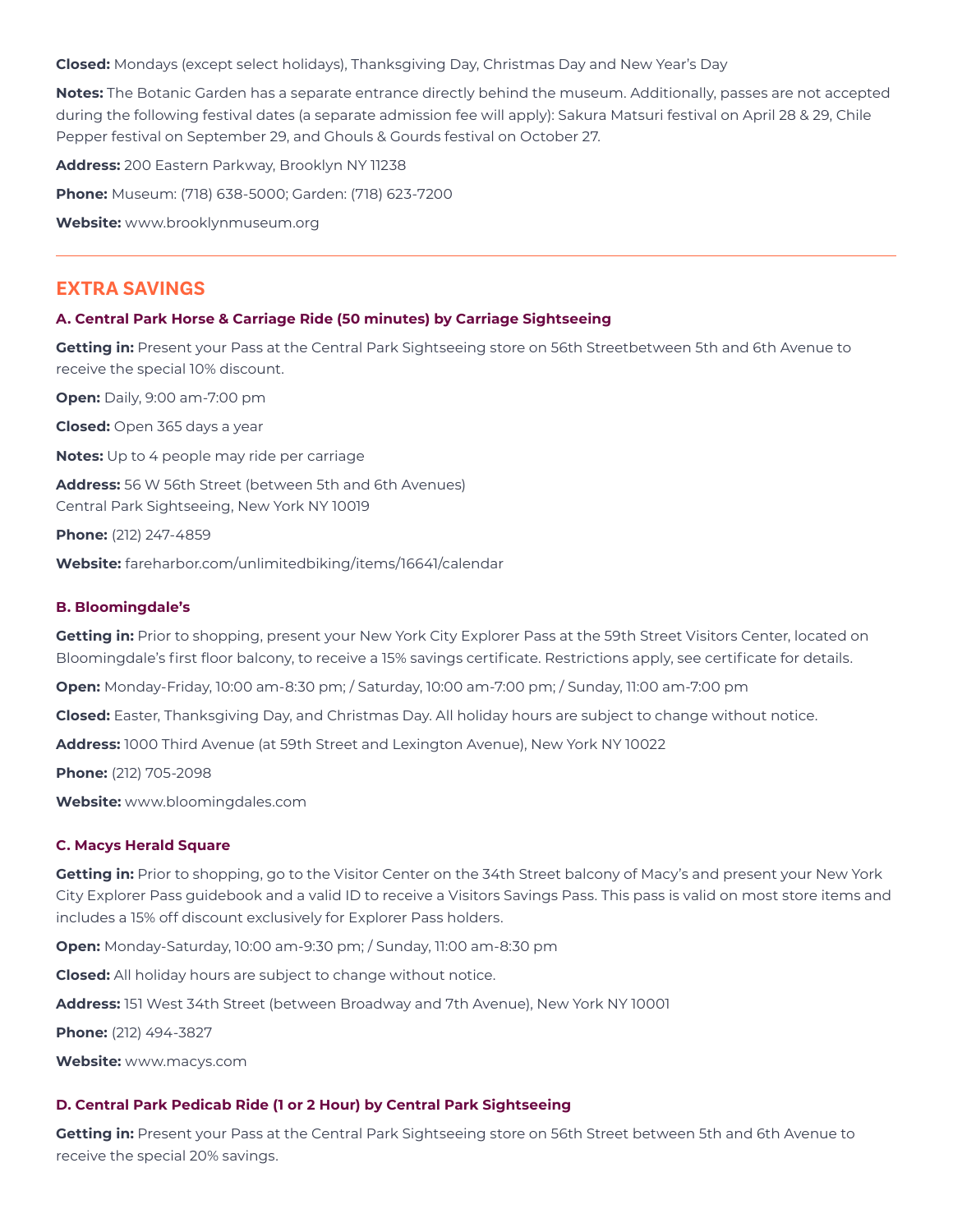**Open:** Daily, 9:00 am-7:00 pm **Address:** 56 W 56th Street (between 5th and 6th Avenues), New York New York 10019 **Phone:** (212) 247-4859 **Website:** www.centralparksightseeing.com/central-park-pedicabtour

### **E. Food On Foot Tours - Self Guided Food Tour Experience**

**Getting in:** Send your Explorer Pass number to tours@foodonfoottours.com to request your coupon code for the Self Guided Food Tour. Then go to BrownPaperTickets.com and enter your coupon code upon checkout.

**Address:** Grand Central Terminal or Penn Station (You will be given the exact meeting point upon confirmation of your reservation. Please see reservation instructions for details.), New York NY

### **F. Central Park Horseback Riding**

**Getting in:** Present your pass at the Central Park Sightseeing store on 56th Street between 5th and 6th Avenue to receive the special 15% discount.

**Open:** March-April: Tours depart every hour on the hour from 9:00 am-4:00 pm / May-December: Tours depart every hour on the hour from 9:00 am-5:00 pm

**Notes:** All riders must be at least 10 years of age and weigh under 250 lbs.

**Address:** Central Park Sightseeing. 56 West 56th Street (between 5th and 6th Avenues), New York NY 10019

**Phone:** (212) 975-0785

**Website:** centralparksightseeing.com/horseback-riding-in-centralpark

### **G. Heartland Brewery & Rotisserie**

**Getting in:** This offer is only valid at the Heartland Brewery & Rotisserie located at the Empire State Building (350 Fifth Avenue). Present your Explorer pass to request the 20% discount.

**Reserve:** To book parties, call (212) 582-2057

**Open:** Daily, 11:00 am-11:00 pm

**Closed:** Open 365 days a year

**Address:** Empire State Building, 350 5th Ave at 34th St, New York NY 10001

**Phone:** (212) 563-3433

**Website:** www.heartlandbrewery.com

### **H. On Location Tours**

**Getting in:** Receive 20% off any On Location Tour not offered with the Explorer Pass. To purchase tickets visit onlocationtours.com or call (212) 913-9780. Receive 20% off.

- Sex and the City Hotspots Tour
- TCM Classic Film Tour
- The Real Housewives of New York City Tour
- Holiday Lights & Movie Sites

To purchase tickekts visit OnLocationTours.com or call (212) 913-9780. Receive 20% off.

**Notes:** For Reservations please contact On Locations Tours at (212) 913-9780.

**Address:** 555 Eighth Avenue, Suite #2003, New York NY 10018

**Phone:** (212) 683-2027